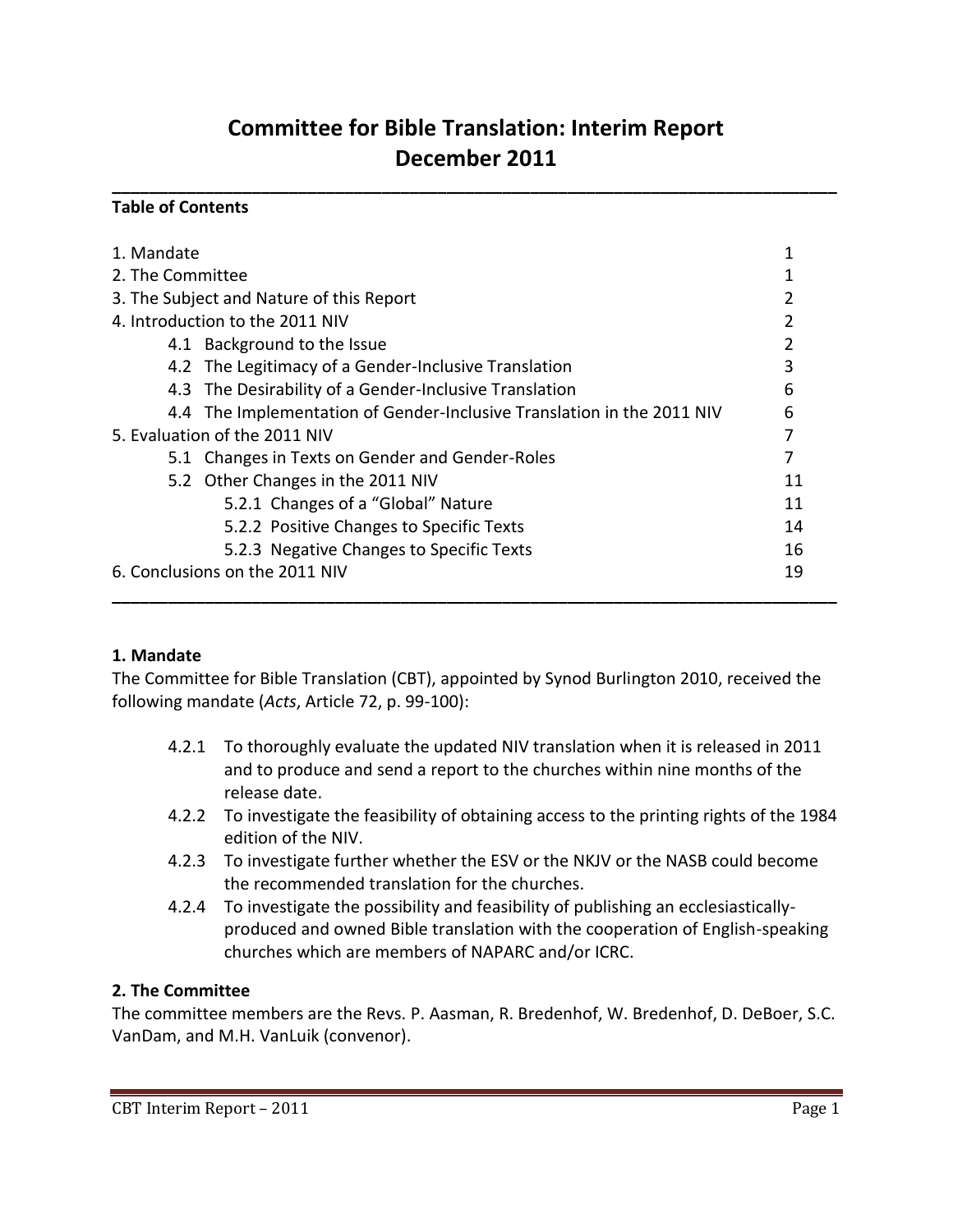#### **3. The Subject and Nature of this Report**

As can be noted above, Synod mandated this committee to thoroughly evaluate the updated NIV and to produce and send a report directly to the churches concerning the same (4.2.1). The 2011 NIV is the chief subject of this report; in light of the unavailability of the 1984 edition of the NIV (see 4.1 below) this report is shared with the churches for their due consideration in this interim period. A full and final CBT report on the other matters of our mandate will be released in the months leading up to Synod 2013, the Lord willing.

#### **4. Introduction to the 2011 NIV**

#### 4.1 Background to the Issue

In its report to Synod 2010 the CBT noted that Biblica would be releasing a new NIV in 2011. The Biblica press release cited continuing changes of the English language as the primary motivation, while mentioning also the ongoing contributions of Biblical scholarship. The need for the CBT to evaluate the 2011 NIV was made more urgent by the fact that no new Bible products based on the 1984 version of the NIV—currently in use in many of the CanRC congregations—would be developed or published.

While through their press releases Biblica provided little indication of the nature of the changes to the NIV being contemplated, it was widely suspected—and confirmed in published interviews with members of the body that is responsible for the translation (note: also called the Committee for Bible Translation)—that the 2011 NIV would certainly include genderinclusive language; it was only a question of how much and to what degree.

The electronic edition of the updated NIV was released in November 2010, and the print edition in March 2011. The CanRC CBT issued a press release to the churches in April 2011. This was to highlight that Zondervan, who holds the printing rights to the NIV (both 1984 and 2011), was indeed replacing all 1984-based product with 2011-based, while calling both simply the "NIV". The press release informed the churches of this fact so that members would know to exercise caution when purchasing NIV Bibles, as they may be purchasing a "new" NIV unawares—an edition that had not yet been evaluated by the CanRC CBT and/or recommended by Synod for use in the churches.

Even a cursory look at the 2011 NIV reveals that many changes were made to the 1984 text.<sup>1</sup> The committee behind the NIV revision released a document entitled "Updating the New International Version of the Bible: Notes from the Committee on Bible Translation," which is available on the NIV CBT website, [www.niv-cbt.org.](http://www.niv-cbt.org/) Our correspondence with Dr. Douglas Moo, chair of the NIV committee, confirmed that the principles included in this document functioned as the committee's "set of guidelines" for revision. In this document, the NIV committee helpfully highlighted three basic categories of changes made to the 1984 text: 1) Changes in English; 2) Progress in scholarship; 3) Concern for clarity. A later category in the Notes includes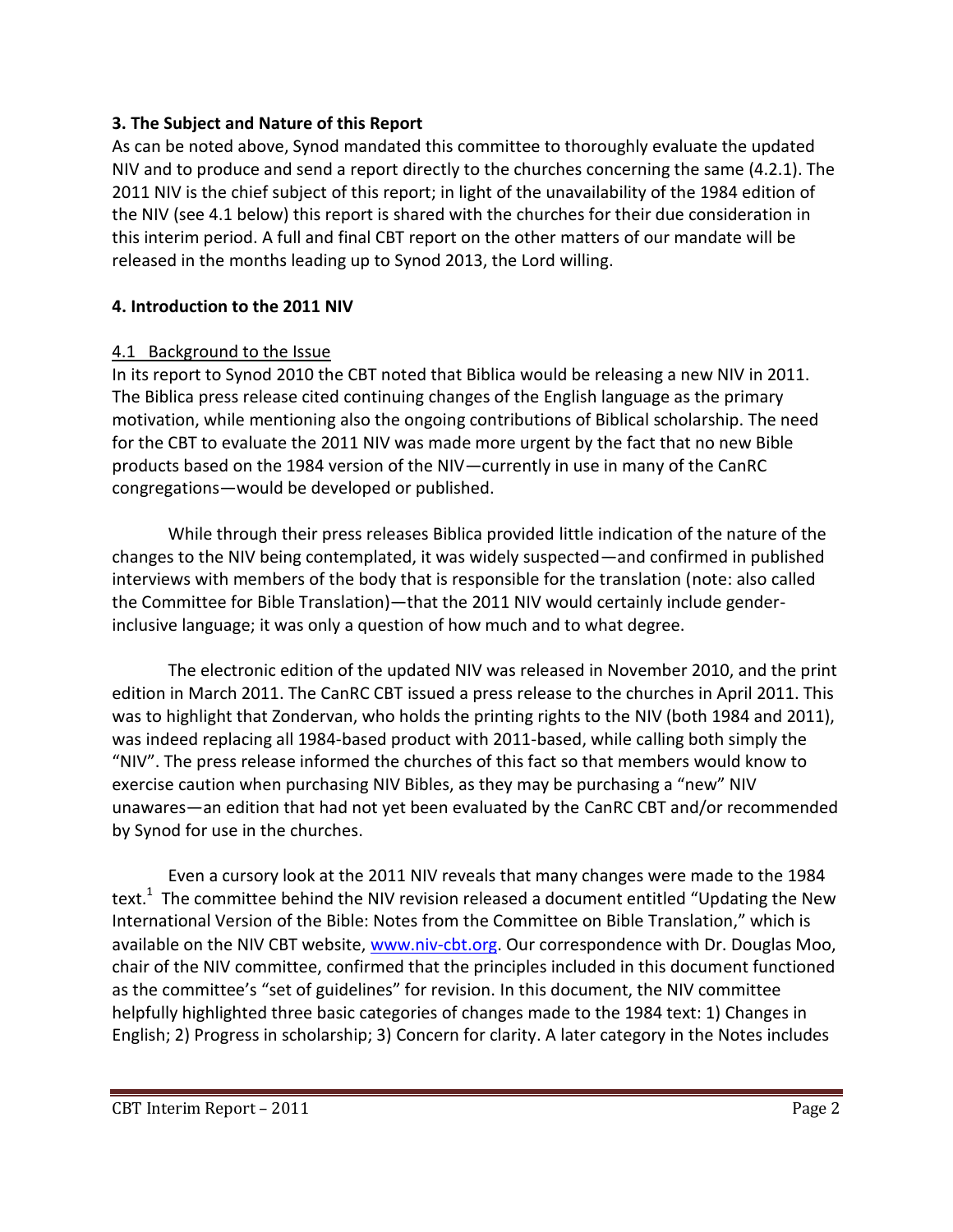a miscellany of "other" improvements, based on the translation decisions of the NIV committee.

It became obvious to the CBT that we would need to focus particularly on those changes belonging to the first category, that of English usage. For as the aforementioned NIV Translation Notes elucidate, the 2011 NIV has been made with careful consideration of the contemporary use of gender language. Indeed, in the preparation for their work of updating, the committee for the NIV mandated Collins Dictionaries to make a major study of changes in language related to gender, a study subsequently called the "Collins Report" (also available on the NIV CBT website). Working out of the Collins Bank of English, "a database of more than 4.4. billion words drawn from text publications and spoken word recordings from all over the world," the Collins Report tracked such things as the usage and acceptability of terms for the human race, pronoun selections, the use of "man" as a singular generic, the use of "father(s)" and "forefather(s)" as compared to "ancestor(s)," etc.

From this report, the committee for the NIV identified various trends that in turn would have a bearing on their translation decisions in the update. They noted that such linguistic research is but one tool employed by the translator, yet it is an important aid in expressing the truths of the Bible "in forms of language that modern English speakers find natural and easy to comprehend." In the NIV Translation Notes it is stated emphatically that nowhere in the updated NIV is there the remotest hint of any inclusive language for God, but that revisions were made which relate only to the language for mankind. Various examples of the changes to the 2011 NIV text are provided in the Translation Notes:

- the gender-neutral "they" (instead of "he") is regularly employed to refer back to singular antecedents;
- "people" and "humans" often render the Greek and Hebrews words referring to both men and women;
- "ancestors" is regularly preferred to "forefathers";
- "brothers and sisters" is frequently used to translate Greek *adelphoi*;
- "person" or "people" is sometimes used to translate Greek *aner.*

In our work as committee we have surveyed several books of the Bible in the 2011 NIV where these changes are in ample evidence (see below, under "Evaluation").

## 4.2 The Legitimacy of a Gender-Inclusive Translation

The foregoing information makes clear the need for at least three things to be judged by the CBT: first, to determine in general terms the legitimacy of a gender-inclusive translation; second, to reflect on the necessity or desirability of using such a translation in our churches; and third, to investigate how the 2011 NIV has implemented its policy of gender-inclusiveness, and if it can thereby be considered a faithful translation of the Scriptures and be recommended to the churches.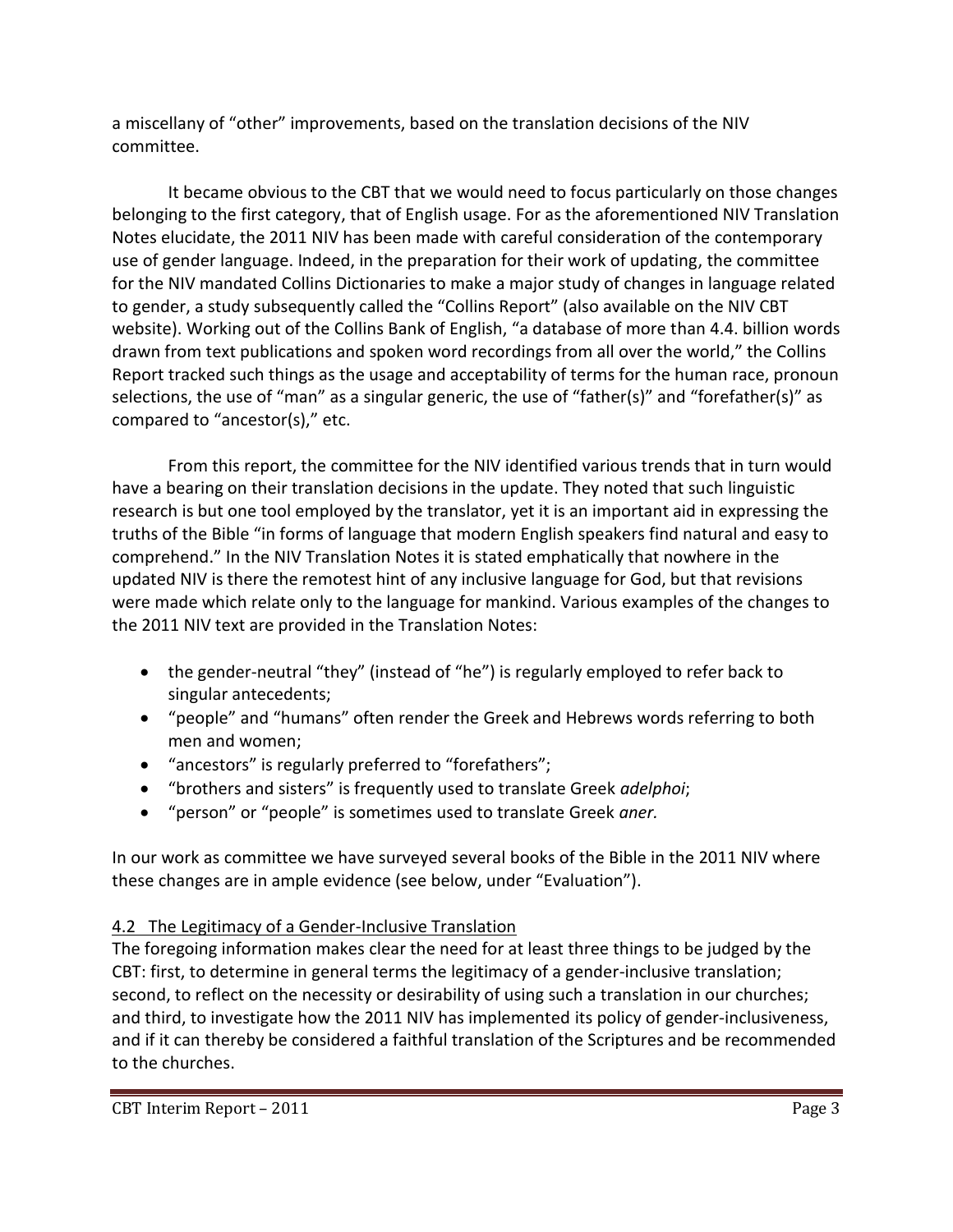It may be helpful to begin with a definition of what is an inclusive language translation of the Scriptures. Strauss writes, "[It is] a translation that seeks to avoid masculine terminology when the original author was referring to members of both sexes", or more positively: "one that seeks to capture the inclusive sense intended by the original author".<sup>2</sup> While this definition appears relatively straightforward, it must be noted that there is a wide spectrum of inclusive language editions, where the avoidance of masculine terminology ranges from the occasional in incidence to the universal (such as in the feminist versions of the Bible). It is likely for this reason that the committee for the updated NIV was careful to emphasize that no inclusive language for God was used.

It can also be pointed out that in one form or another, whether explicit or not, "inclusive language" has been a component of the translation policy behind every English version of the Bible since Wycliffe.<sup>3</sup> As one example, the much-loved and trusted King James Version translated many instances of the masculine plural terms *banim* (Hebrew) or *huioi* (Greek) not as "sons" but with the gender-neutral "children." But particularly by the mid-1980s, Bible translators were taking steps to introduce gender-inclusive language in a more consistent and systematic manner. In so doing, translators were trying to be mindful of the changing nature of the English language, where what was understandable in a previous generation might not necessarily be so anymore. A contemporary example of this policy in practice is the English Standard Version, a 2001 revision of the RSV, and a translation that was determined by Synod Smithers 2007 to be acceptable for use in the churches. In the ESV more than 700 occurrences of the word "man" or "men" found in the RSV have been replaced with more inclusive terms. As indicated already, this general translation trend has been continued in the 2011 NIV.

All of this raises a deeper question, however. It is a question of translation policy, but not unconnected to our view of Scripture: Is the Bible understandable "on its own?" That is, are we to consider the Scriptures (even in translation) an ancient document that needs to be interpreted or perhaps even corrected, for a  $21<sup>st</sup>$  century reader? In particular, must some of the "patriarchal" language that is employed in Scripture (for example, the use of the term "forefathers") be changed and updated before it is able to be comprehended by a modern audience? In answer, we can say that every translation of the Bible involves the activity of interpretation to some degree. This does not need to undermine the principle of the clarity of Scripture, for it is a fact that every translator must make decisions about how to render the words and phrases of the text. He does this as he aims to best convey the author's intended meaning in clear and accurate language for the contemporary reader.

Proponents of gender-inclusive language argue that such a translation policy is a further application of that same aim: finding the appropriate English word or idiom that accurately captures the sense of the original. That is, if the author was originally referring to persons of both genders (or if he was unspecific in his reference), then a term should be found that properly communicates this intent. For example, when Paul writes in Rom 3:28 (1984 NIV), "We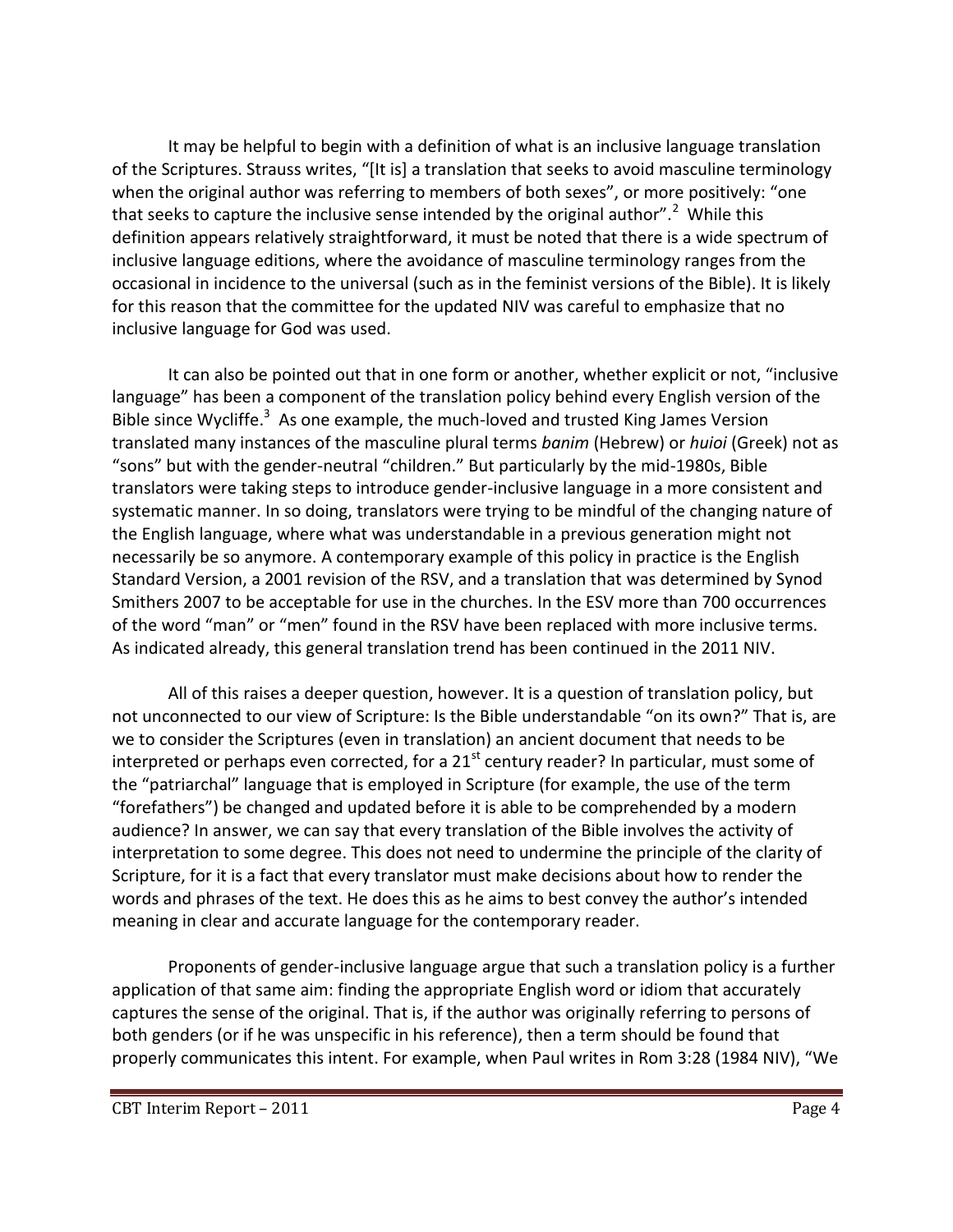maintain that *a man* is justified by faith apart from observing the law," the apostle clearly does not mean to say this only with reference to males, but to all people; in this passage, "man" has a generic sense. Or when Peter says in 2 Pet 1:10 (1984 NIV), "Therefore, *my brothers*, be all the more eager to make your calling and election sure," it can be agreed that he is addressing not just the brothers of the congregation, but the sisters as well (further instances where the English term "brothers" includes the women can be seen in Rom 8:29, Eph 6:23, Heb 2:12 and Rev 12:10).

Herein lies the suggested relevance of the previously mentioned Collins Report. For if a Biblical author was referring in a particular verse to persons of both genders (or to neither gender specifically), can words like "man" or "brothers" or pronouns like "he" still be employed in a translation as acceptable generic terms? The Collins Report, as well as other previous linguistic studies,<sup>4</sup> indicated that the usage of masculine generic terms is on the decline and that they are being replaced by more inclusive terms. This is not to say that masculine generics *cannot* be understood as such by contemporary readers. Rather, it is suggested that such terms are not the *best* rendering, insofar as they might hinder the comprehension of Scripture by some readers who think that males exclusively are being referred to. Strauss notes, "The simple fact is that language changes over time, and translations must be updated to reflect these changes."<sup>5</sup> In this way, it has been argued that the movement toward gender-inclusive language has in fact made our Bible translations more precise, and thus more accurate in representing the author's intent.<sup>6</sup>

As we consider the legitimacy of a more comprehensively inclusive language translation of Scripture, we should note that the CanRC CBT has previously dealt with this matter. The CBT report to Synod 1992 addressed it in connection with the New Revised Standard Version, an updated version of the RSV which was widely used in the federation at the time. The committee recommended—and Synod 1992 agreed—rejecting the NRSV, based primarily on the policy of inclusive language that its translators had adopted and implemented. The report detailed numerous examples where "precision of translation is sacrificed for the policy of inclusive language."<sup>7</sup> The committee noted further the influence of the feminist agenda on the movement toward inclusive language in the NRSV: "The translation is no longer determined by what the text says, but by what certain people like to hear. Apparently feminists no longer want to listen to language that they perceive as male dominated and so the Word has to be purged from what is considered a male bias."<sup>8</sup>

Certainly one would not want to be naïve about the political and social agendas that are still at play in matters of language; as Strauss notes, "Language not only reflects culture but creates culture. The feminist push for inclusive language is not intended simply to mirror the current state of the English language but to transform the language."<sup>9</sup> The influence of the feminist ideology aside, the legitimacy of inclusive language is not automatically negated. As we have already noted, if a gender-inclusive rendering of a passage more accurately conveys the author's intended meaning, then that rendering should be embraced. Such was a stated motive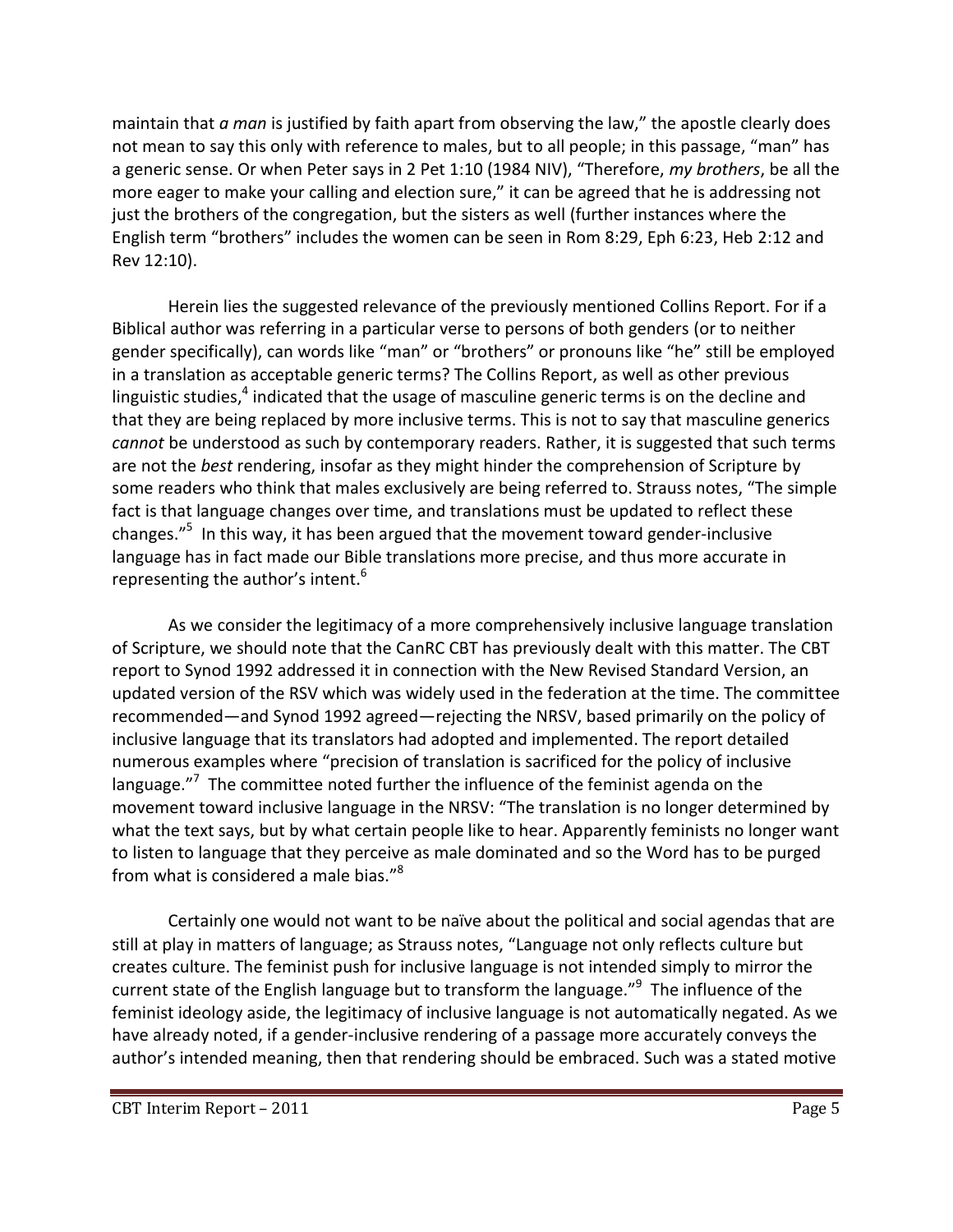for the NIV committee's work, "to bring the translation into line… with shifts in English idiom and usage." The truth surely remains that language usage has continued to undergo change in the twenty years since the CanRC CBT issued their report on the NRSV. As CBT, we may be hesitant about the "cutting-edge techniques" behind the Collins Report, and about the committee for the NIV's claims that this report provides an "authoritative perspective on the contemporary use of gender language."<sup>10</sup> But even without accepting every conclusion of the Collins Report or agreeing fully with the analysis of it provided by the committee for the NIV, it can be granted that in North American or Western culture, masculine terms previously understandable as generic in reference are no longer always so.

## 4.3 The Desirability of a Gender-Inclusive Translation

So what about us? Is it possible that our churches have largely been unaffected by this shift in the English language? To an extent, one may probably speak of a Canadian Reformed "subculture," where not all the same trends and patterns from the wider culture are mirrored exactly. Years of regular preaching and teaching of God's Word in the church, coupled with instruction in the home and Christian day schools, may mean that our members are generally capable of navigating through the language and culture of Scripture. We may be able to comprehend with relative ease when a text is gender-specific in intent, and when it is genderinclusive; for example, when Ps 1:1 (1984 NIV) says "Blessed is *the man* who does not walk in the counsel of the wicked," there is probably an informed understanding that this verse has universal application, to males and females alike.

However, without the commissioning of a Collins-like report on Canadian Reformed sermons, articles, bulletins, and day school and Catechism lesson plans, the best we can do is base ourselves on experience and anecdotal evidence, where someone might claim: "Everyone *knows* that the address 'brothers' includes the sisters, too," or "Everyone *understands* that Ps 1:1 is universal in reference." Perhaps these assertions are true, and they may make adopting a gender-inclusive translation of the Bible less necessary or even less desirable in our churches than in some churches where there is a lesser degree of Biblical literacy. But again, such a reality of how language is being understood in our churches is hard to quantify. It must also be recognized that our North American and Western culture will almost certainly continue to go in the direction of gender-inclusive language, meaning that we as churches will need to interact in some way with this trend. The release of the 2011 NIV confronts us with the issue head-on. Can we say then, that it is a faithful translation of the Scriptures, and that it can be recommended to the churches?

## 4.4 The Implementation of a Gender-Inclusive Translation Policy in the 2011 NIV

Even if forms of "gender-inclusive" language have been in evidence in many translations of Scripture from the time of Wycliffe to today, there can be little question that the degree to which the 2011 NIV followed this policy is pronounced. For example, a concordance analysis reveals that the 2011 NIV compared to the 1984 employs the word "man" 913 times less; the word "father" has been removed 264 times, and "brothers" has been removed 117 times. We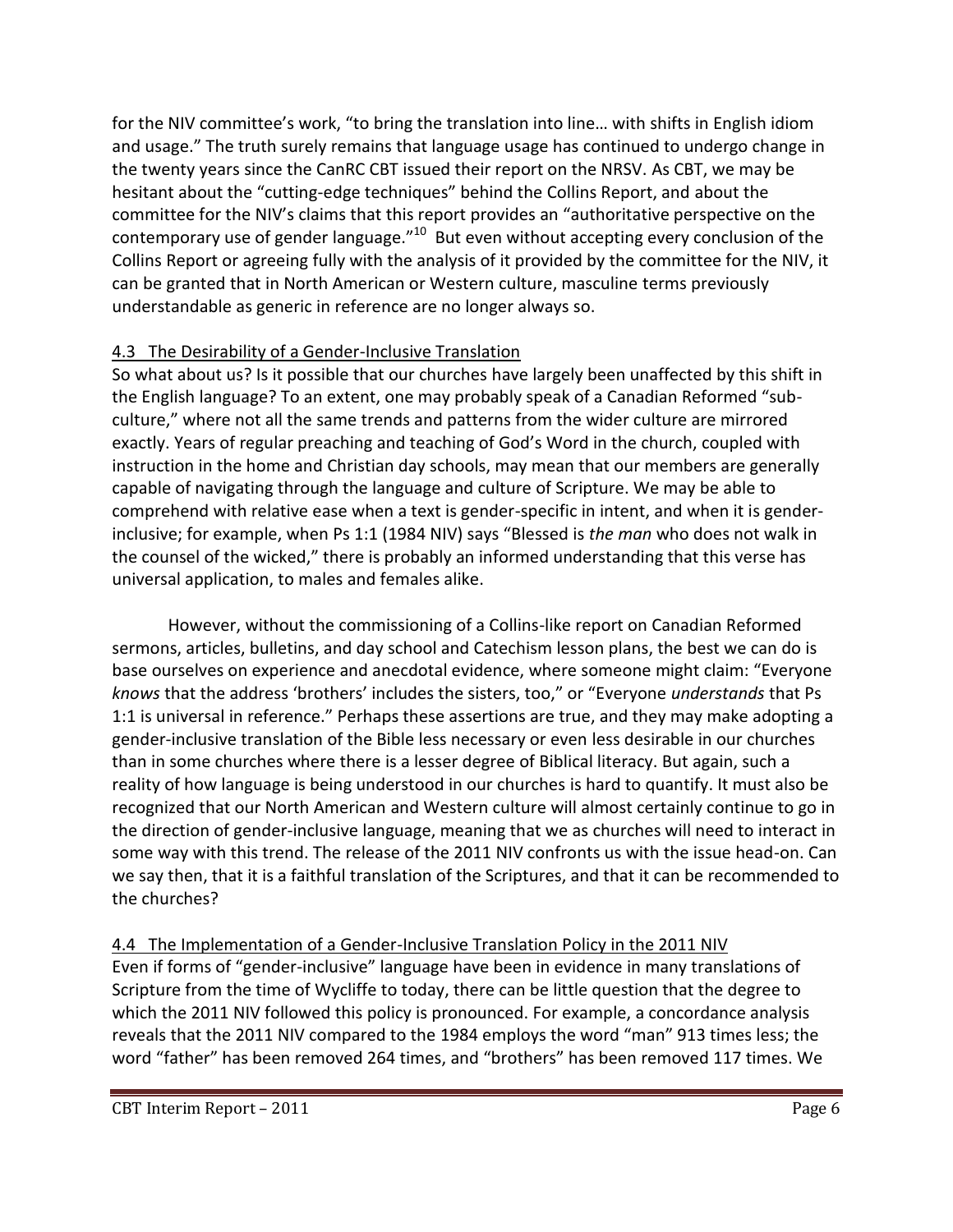turn then, to specific examples of these (and other) changes and our committee's evaluation of them, beginning with a selection of passages that concern gender and gender-roles, particularly in the church.

### **5. Evaluation of the 2011 NIV**

## 5.1 Changes in Texts on Gender and Gender-Roles

### *Romans 16:1*

- 1984: "I commend to you our sister Phoebe, a servant of the church in Cenchrea."
- 2011: "I commend to you our sister Phoebe, a deacon of the church in Cenchreae."

In the 1984 NIV, there was a footnote to this verse for the word "servant" as follows: "Or *deaconness*." The 2011 NIV has two footnotes with this word. The first reads, "Or *servant*." The second reads, "The word *deacon* here refers to a Christian designated to serve with the overseers/elders of the church in a variety of ways; similarly in Phil. 1:1 and 1 Tim. 3:8,12."

At issue here is the Greek word *diakonos*. This word can have a range of meanings and can describe both men and women. It can refer to ordained office bearers in the church or simply to those who serve as unofficial helpers. Because of what Paul writes in 1 Timothy 2-3, we are compelled to rule out the first option. "Servant" is the preferable translation, though "deaconness" could also be acceptable if it is understood simply as a woman assisting others in the church. By placing "deacon" in the text, "servant" in the footnote and also adding a second footnote, the potential now exists for identification between what is said here about Phoebe and what Paul says about deacons in 1 Timothy 3. Our judgment is that the 2011 NIV does not present an improvement here.

### *Philippians 1:14*

- 1984: "Because of my chains, most of the brothers in the Lord have been encouraged to speak the word of God more courageously and fearlessly."
- 2011: "And because of my chains, most of the brothers and sisters have become confident in the Lord and dare all the more to proclaim the gospel without fear."

This verse illustrates one of the translation guidelines behind the 2011 NIV noted above, that the Greek plural *adelphoi* is to be translated as "brothers and sisters" when it is presumed that both genders were in view. As the committee's Translation Notes explain on p. 6, "This decision reflects the consensus view among scholars (and with basis in the dictionaries) that plural *adelphoi* refers to both men and women equally." Accordingly, the following footnote is added in the 2011 NIV at the first occurrence in each New Testament book, "The Greek word for brothers and sisters (*adelphoi*) refers here to believers, both men and women, as part of God's family." Examples of this footnote can be seen at Acts 1:6, 1 Cor 1:10, 2 Cor 1:8, and Gal 1:2.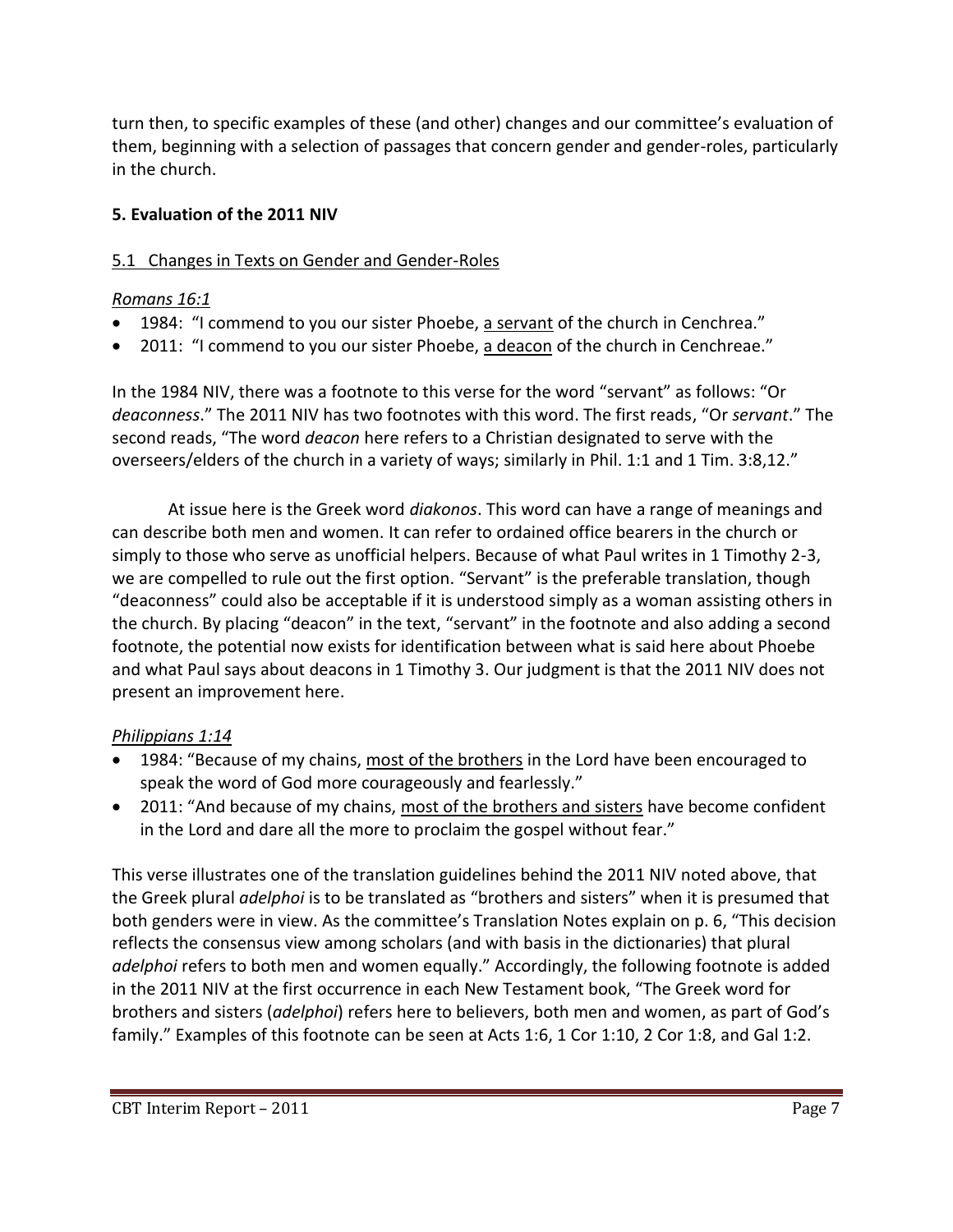The legitimacy of this translation in general is confirmed by Greek dictionaries such as BDAG.<sup>11</sup> An obvious example of where Paul intends to address not just the "brothers" with *adelphoi* but the "brothers and sisters" is in Phil 4:1-2. In verse 1, he addresses his audience as *adelphoi* (translated in the 1984 NIV simply as "brothers"), but in verse 2 he goes on to plead with Euodia and Syntyche, two women in the Philippian congregation. This context makes it apparent that they were included in Paul's preceding *adelphoi*.

However, as far as the translation of *adelphoi* in Phil 1:14 is concerned, the CBT has serious reservations, for here the 2011 NIV represents "the brothers *and sisters*" as being involved in the work of proclaiming the gospel. We note that in the rest of the 2011 NIV, the English phrase "proclaim the gospel" is always found in the context of the work of the apostles' preaching; see e.g., Rom 15:16,19 and Col 1:23. More weighty than English usage, a close variation of the Greek phrase translated "proclaim the gospel" in Phil 1:14 (*ton logon lalein*) is found in the context of the official preaching of the word in Acts 8:25, "After they had further proclaimed the word of the Lord and testified about Jesus, Peter and John returned to Jerusalem." Indeed, *ton logon lalein* is used in the New Testament as a technical phrase for the proclamation of the Word by Christ's special office bearers. That it has this meaning in Phil 1:14 is confirmed by the subsequent use of *kerussein* (to announce, proclaim aloud) in verse 15. We consider that the 2011 NIV does not present an improvement here; rather, the translation of Phil 1:14 is confusing, does not do justice to the technical terminology involved and undermines the proper understanding of who is eligible to serve as minister in the church.

#### *1 Timothy 2:12*

- 1984: "I do not permit a woman to teach or to have authority over a man; she must be silent."
- 2011: "I do not permit a woman to teach or to assume authority over a man; she must be quiet."

In its comments on this amended verse, the committee for the NIV says that "assume authority" is "a particularly nice English rendering because it leaves the question open" whether the Greek *authentein* means to "exercise authority" or "usurp authority." That the precise meaning of *authentein* is not settled can be confirmed by consulting NIDNTT.<sup>12</sup> where with respect to this verse it observes: "[It] might be interpreted not as an absolute prohibition of women teaching but as a repudiation of allowing them to domineer and lay down the law. The hapax legomenon [a word only occurring once in the NT] *authentein* can mean both to have authority over and to domineer" (3:1066). Similarly, BDAG gives as definition of *authentein*, "to assume a stance of independent authority, give orders to, dictate to."

To the CBT, it seems that some may have difficulty with this new rendering because of the meaning of the English phrase "assume authority." Does this phrase refer to taking up of authority in general? Or is Paul simply forbidding women from entering office outside of the proper avenues—that if they do enter office, this authority must be *given* them? For the sake of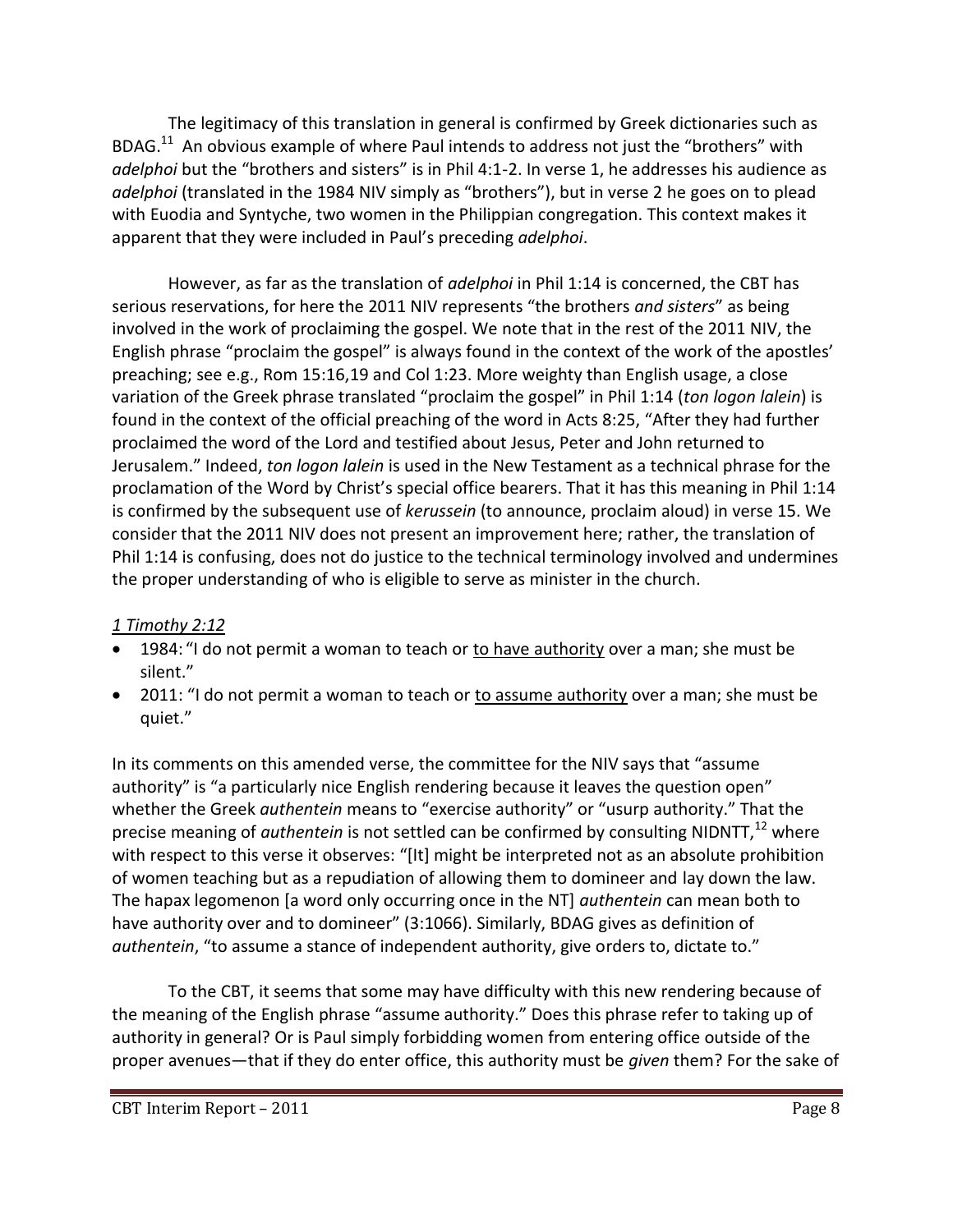comparison, we note that in the 2011 NIV, the word "assume" (with respect to taking on authoritative office) does have a positive connotation; see e.g., 1 Sam 14:47, "After Saul had *assumed* rule over Israel, he fought against their enemies on every side." For Saul as the anointed king, this was a lawful taking up of office. An English dictionary confirms that "assume" can have the sense of "undertaking" an office or duty without the negative overtones of usurping it or claiming it unduly. Therefore the 2011 NIV rendering could still be read as a prohibition of women being in positions of ecclesiastical authority.

However, the question must still be asked of the 2011 NIV's rendering of 1 Tim 2:12: Did Paul really intend for his words to be understood ambiguously? As already noted, because it occurs but once in the New Testament, a conclusive translation of *authentein* cannot be given based on the lexical data alone. But from the rest of the verse ("I do not permit a woman to teach," and "she must be silent"), together with other passages on the matter of authority in the church (e.g., 1 Cor 14:34), we know that Paul's intent was not ambiguous at all: he forbade women from being in positions of ecclesiastical authority. While the committee for the NIV wanted to "leave the question open," the result is a translation that suggests ambiguity on a matter where Paul's teaching was clear, and as such it must be judged objectionable.

#### *1 Timothy 3:2*

- 1984: "The overseer must be… the husband of but one wife."
- 2011: "The overseer is to be… faithful to his wife"

These verses deal with a Greek expression that literally reads, "a one woman man." It has been suggested that this expression requires that an elder: 1) be married; or 2) have only one wife for his entire life; or 3) be monogamous; or 4) be faithful in the marital and sexual realm.<sup>13</sup> Besides occurring in 1 Tim 3:2 and 3:12 (in connection with the deacons), the expression is used again in connection with the overseers in Titus 1:6. An essentially parallel phrase is found in 1 Tim 5:9 with regard to the widows of the church.

The 1984 NIV translated the phrase as a prohibition of polygamy. The Greek phrase used in 1 Tim 5:9 in connection to a widow's previous marital conduct makes this translation unlikely. It is also unlikely that the reference is to someone who has been married more than once, since Paul counsels widows to remarry in 1 Tim 5:14. In our consideration, the 2011 NIV best conveys Paul's intent that an elder (or deacon) is to be faithful to his wife.

#### *1 Timothy 3:11*

- 1984: "In the same way, their wives are to be women worthy of respect"
- 2011: "In the same way, the women are to be worthy of respect"

The central question here involves the Greek word *gune*, which can be translated as either an adult female person; a married woman; or a newly married woman. The identification of these women in 1 Tim 3:11 is an open question. Essentially four interpretive positions have been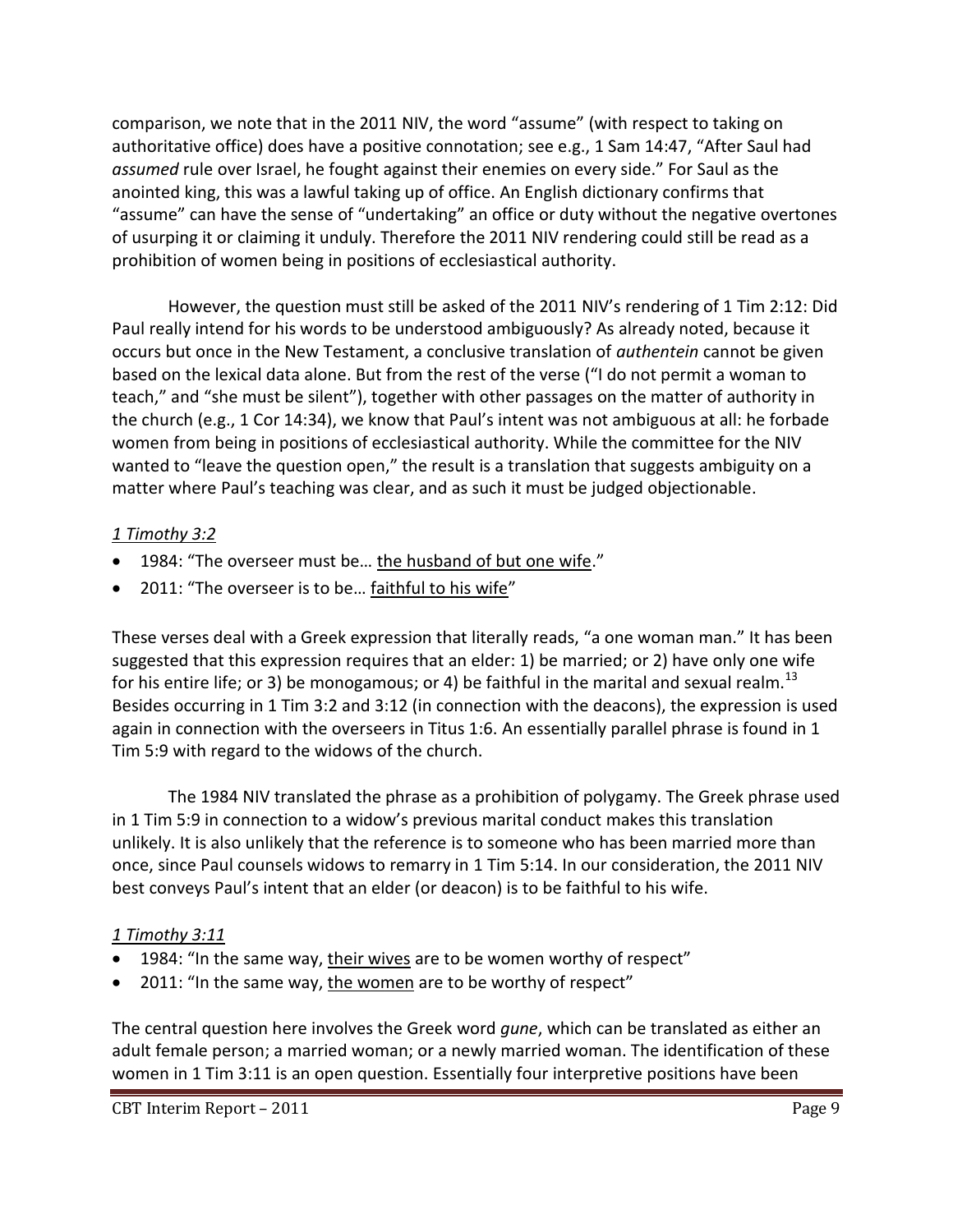taken, namely: 1) the women are inherently part of the deacons; or 2) they are "deaconesses," distinguished from but comparable with the deacons; or 3) they are female assistants to the deacons; or 4) they are wives of the deacons. $^{14}$ 

In our judgment, "the women" is an accurate translation. That these women are inherently part of the deacons is exegetically unlikely since as a group these women are being distinguished from the deacons already mentioned in verse 8. In the 1984 rendering ("their wives"), the word "their" is an addition to the Greek text. Whether these "women" are the wives of the deacons, or women who assisted the deacons, is a matter of interpretation. From the perspective of translation, the 2011 NIV is legitimate for it leaves open the interpretive possibilities that the 1984 NIV does not.

As for the footnote to this verse, the 1984 NIV suggests "deaconesses" as an alternative translation for "their wives." In the 2011 NIV the footnote gives two possible interpretations: "Possibly deacons' wives or women who are deacons." We note that the 1984 footnote makes a suggestion that is not a legitimate translation for the Greek *gune* (women or wives). Again the 2011 NIV is preferable for it no longer suggests "deaconesses" as a possible translation, but simply gives it as a possible interpretation.

## *2 Timothy 2:2*

- 1984: "And the things you have heard me say in the presence of many witnesses entrust to reliable men who will also be qualified to teach others."
- 2011: "And the things you have heard me say in the presence of many witnesses entrust to reliable people who will also be qualified to teach others."

"Reliable people" is a translation of the Greek *pistois anthropois*. This translation is consistent with the 2011 NIV's general practice of neutralizing the rendering of the Greek word *anthropos* (singular: man, person; plural: men, people) when they consider that the gender of the intended referent is unspecified by the Biblical author. However, in this case we note that the referent of *anthropois* is clear, for the immediate context concerns the task of the teachers of the church. In the New Testament, "teaching" (*didaskein*) is used with reference to the work of the male office bearers. Particularly in the Pastoral Epistles, "teaching" is repeatedly described as the work of the apostles and overseers (e.g., 1 Tim 3:2, 4:11, 5:17), while women are prohibited from assuming such positions (1 Tim 2:12; see also 1 Cor 14:34). In our view then, this is an unwarranted neutralizing of a text that ought to be gender-specific. The use of "people" in this verse has the potential to be misleading in a consideration of the special offices of the church.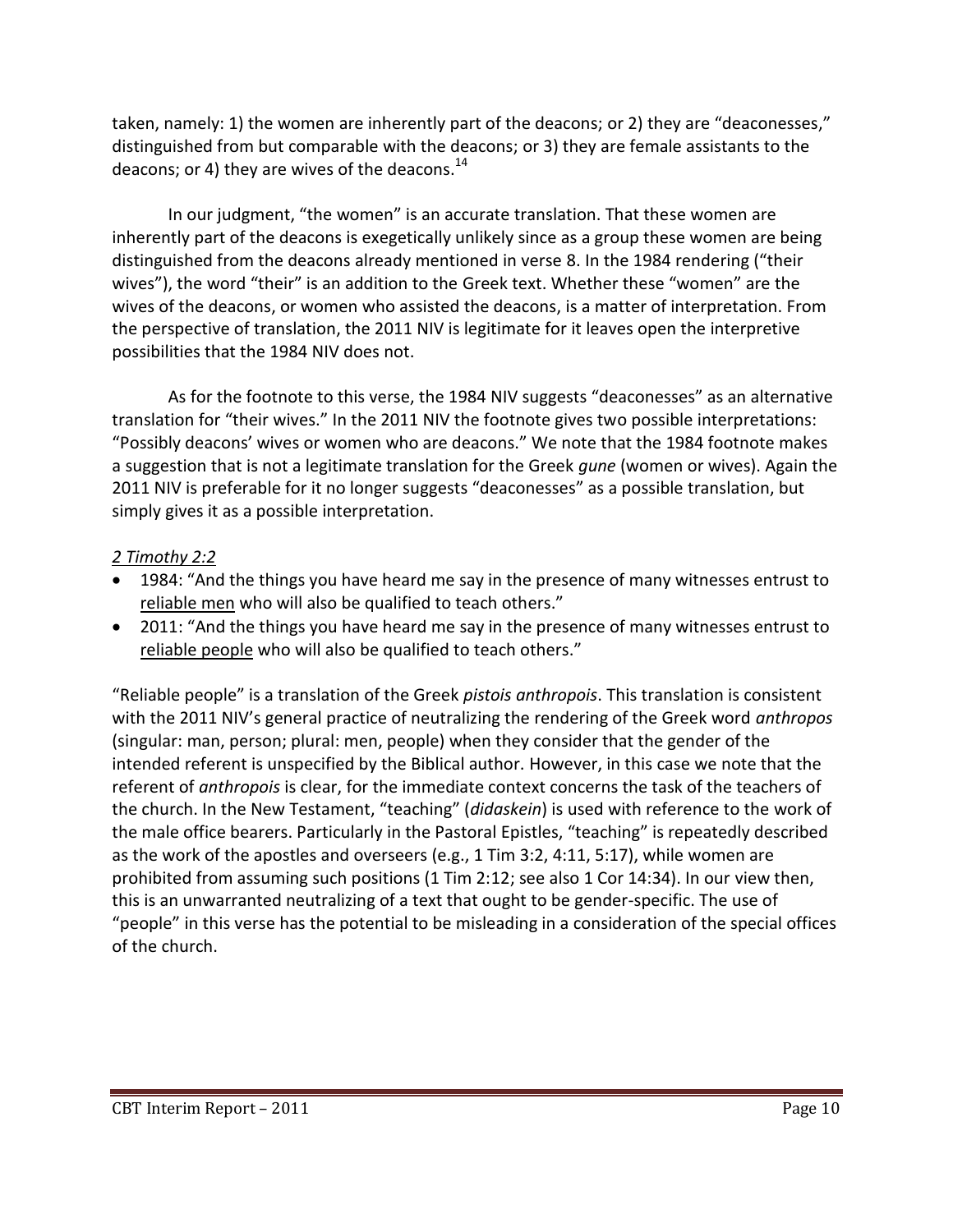### *James 3:1*

- 1984: "Not many of you should presume to be teachers, my brothers, because you know that we who teach will be judged more strictly."
- 2011: "Not many of you should become teachers, my fellow believers, because you know that we who teach will be judged more strictly."

Along the same lines as 2 Tim 2:2, we consider this to be an example of unwarranted neutralizing. The question in this passage is whether James is thinking strictly of teaching in an ecclesiastical context or is speaking more generally. To answer that, attention needs to be given to the way in which the word *didaskaloi* is used in the New Testament. In passages such as Acts 13:1, 1 Cor 12:28, Eph 4:11, 1 Tim 2:7, and 2 Tim 1:11, we find that this word is used in conjunction with authoritative instruction in the church related to the holding of an office. By rendering *adelphoi* as "fellow believers," the 2011 NIV not only mistranslates the Greek, but also leaves open the possibility that both men and women can become teaching office bearers in the church. Like 2 Tim 2:2, this passage ought to be translated in a gender-specific manner.

### 5.2 Other Changes in the 2011 NIV

As noted in 4.1 of this report, besides accounting for trends in English usage, the committee for the 2011 NIV made numerous other changes to the 1984 text. These were categorized under the rubrics "progress in scholarship" and "concern for clarity." In addition the committee for the NIV noted a miscellany of further alterations. While time and space constraints prevent us from evaluating many of these changes, by way of illustration we may draw your attention to several. We first note changes of a "global" nature, those translation choices that have affected a number of texts, sometimes in a range of Bible books (5.2.1); then we note changes to individual passages, both negative and positive (5.2.2-3).

### 5.2.1 *Changes of a "Global" Nature*

### *Regarding "Alien" and "Foreigner"*

The dictionary definition of an alien as an "outsider" or as a person owing allegiance to another country or government makes "alien" an acceptable translation for the Hebrew *ger* (such as in Ex 2:22, 20:10). However, the popular conception of an alien as a creature from outer space makes the 2011 NIV rendering of "foreigner" a better choice.

### *Regarding "Tablets of the Covenant Law"*

The NIV 2011 chooses to render the Hebrew *eyduth* as "tablets of the covenant law" instead of "testimony," which is the rendering of the 1984 NIV, as well as the ESV. In the context *eyduth*, which has the literal meaning of testimony, refers to the tablets containing the law God gave Moses (cf. 31:18). However, when we translate *eyduth* with the phrase "tablets of the covenant law" (such as in 16:34, 25:21, 27:21) we lose the sense of the tablets being a witness or a testimony between God and his people. While the 2011 NIV's desire to communicate this term in a more understandable way is commendable, we feel it would be preferable to maintain the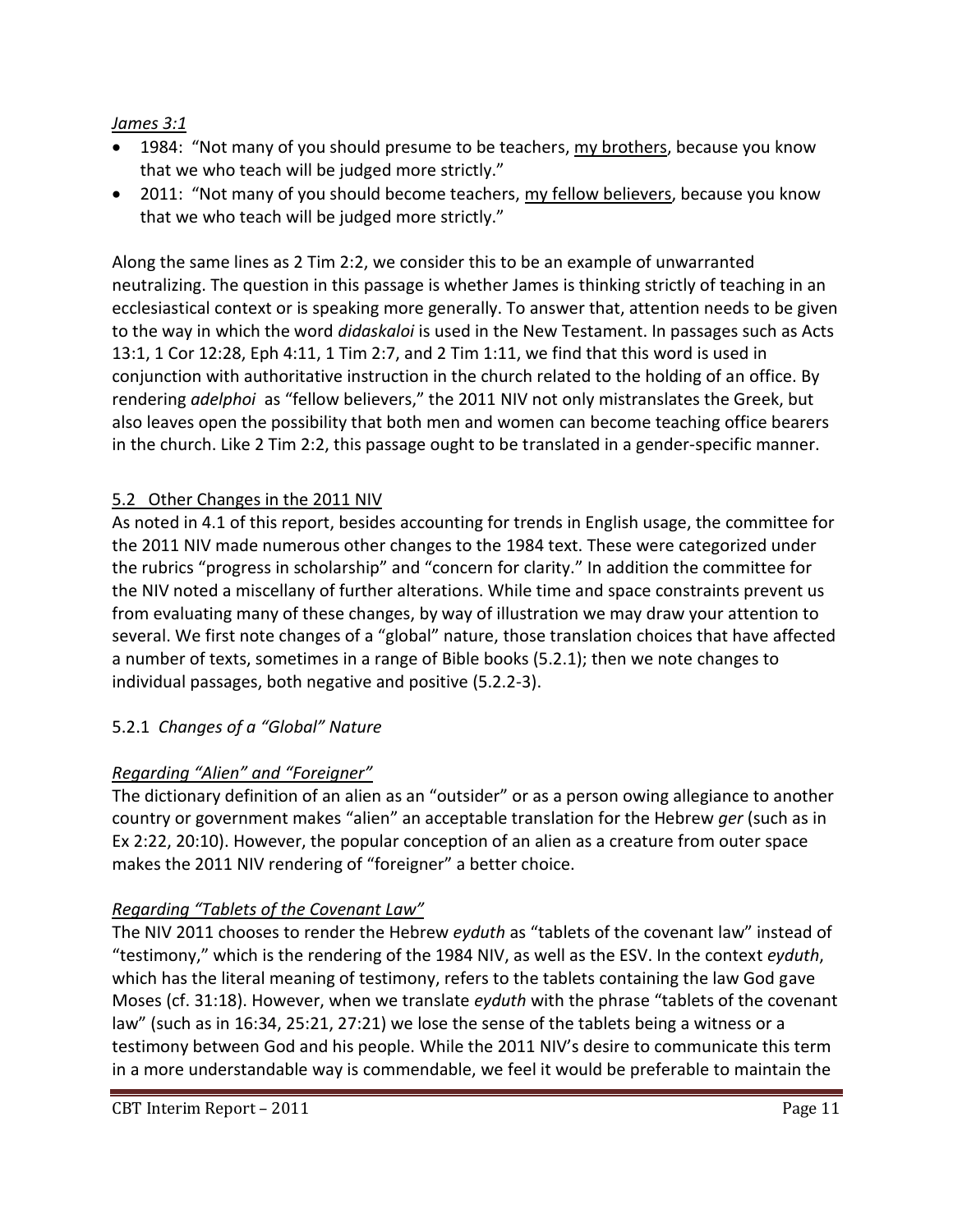more literal translation of "testimony" and let the reader wrestle with the author's intent in choosing that word to describe the tablets.

## *Regarding "Lover" and "Beloved" in Song of Solomon*

The expression "my lover" (Hebrew *dodi*) in the 1984 NIV has consistently been changed to "my beloved" in the 2011 NIV (e.g., 1:13,16; 2:3). We consider this to be an improvement in light of the modern use of the word "lover."

## *Regarding "Son of Man"*

A global change resulting from the adoption of inclusive language in the 2011 NIV concerns the phrase "son of man." In the 2011 edition, the Hebrew phrase *ben adam* is sometimes translated with "son of man" and sometimes with "human being." When *ben adam* is used to refer to a specific person, then the translation "son of man" is used, notably in the many occurrences of this phrase in Ezekiel (e.g., 2:1,3,6,8) when the phrase refers to Ezekiel himself (see also Ps 80:17; Dan 8:17). Probably the most well known occurrence of the phrase occurs in Daniel 7:13 in its Aramaic equivalent. Here the phrase is interpreted to refer prophetically to the coming Messiah Jesus Christ and is translated as "son of man." The 2011 NIV explains in a note: "The Aramaic phrase *bar enash* means *human being*. The phrase *son of man* is retained here because of its use in the New Testament as a title of Jesus, probably based largely on this verse." However, when the phrase *ben adam* is used to refer to an indefinite person or to mankind in general, then the phrase is usually translated in a gender inclusive manner, such as "human being" (e.g., Num 23:19; Job 25:6; Ps 146:3), or "one" (e.g., Job 16:21), or "other people" (e.g., Job 35:8). The 1984 NIV usually translated this phrase as "son of man" (e.g., Num 23:19) or "man" (e.g., Job 16:21). In general, we can agree with how this phrase has been translated in the 2011 NIV.

## *Regarding "Christ" and "Messiah"*

Some instances of the word "Christ" in the 1984 NIV have been changed to "Messiah" in the 2011 NIV. In its Translation Notes, the committee for the NIV offered the following rationale for this change: "Particularly in the Gospels and Acts… the word [Christ] seemed to retain its titular sense of the coming deliverer of the Jews rather than its more common New Testament usage, in which it seems to be virtually equivalent to a second name for Jesus." In an explanatory email received by our committee from Douglas J. Moo, the chair of the NIV committee (CBT), this point is elucidated further: "Most scholars think that in certain contexts the NT authors are using the word with deliberate reference to the OT/Jewish predictions about a Messiah to come. In these contexts, CBT felt that the translation 'Messiah' more effectively conveyed this sense." In practice, the word "Messiah" now occurs 74 times in 2011 NIV, compared to only two times in the 1984 edition. For examples of where the Greek *Christos* is now translated as "Messiah," one may refer to Matt 1:1, 16:20, Mark 9:41, Luke 23:39, Acts 17:3 and Rev 11:15.

We find the rationale provided for this change to be questionable. While the desire to make a connection to the original terminology of the Hebrew Bible is commendable, this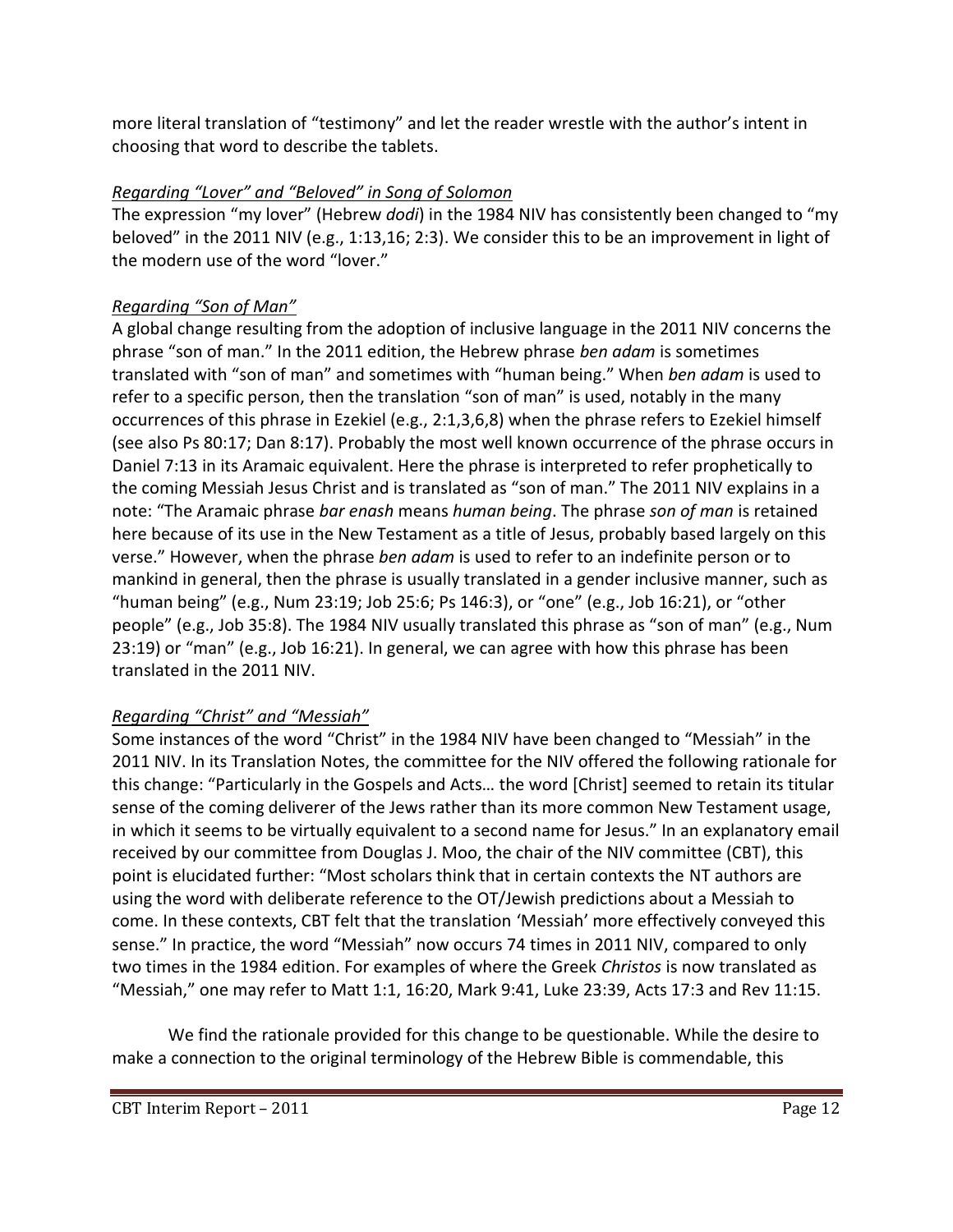change can be seen as inaccurately representing what was actually said and recorded by the authors of the Gospels and Acts. There is general agreement that the Jews of Jesus' time, consistent with the usage in the Septuagint (the Greek translation of the Old Testament) did not commonly use the "foreign word" Messiah, but rather the corresponding Greek word (cf. NIDNTT 2:334). This point is clearly illustrated in John 1:41 and 4:25, where John translates a person's reference to "the Messiah" as "Christ" for the reader, presumably because the latter Greek term would be more understandable. In sum, we are not persuaded that this change in the 2011 NIV is necessary.

### *Regarding the "Jews" in John*

Some occurrences of "Jews," especially in the gospel of John, have become "Jewish leaders" or something similar in the 2011 NIV. In its Translation Notes, the committee for the NIV offered the following rationale for this change: "Since Jesus' first followers were Jewish, the negative statements made about groups of Jews in the New Testament were clearly never intended to refer to every living Jew at that time but, at most, to those who rejected Jesus. In many contexts, especially in John, 'Jews' appears as a shorthand reference to the particular Jewish leaders who rejected what Jesus did and said, so the updated NIV spells this out in a number of places." One can refer to John 1:19, 5:10, 5:15, 18:14, as well as Acts 13:50 and 21:11 as instances of where the Greek term *Ioudaoi* has now been translated as "Jewish leaders." We regard this as an overly interpretive translation of the term *Ioudaoi*. While the context of individual verses will indicate if it is particularly the Jewish leaders or the Jews as a nation who are intended, the term itself does not carry the sense of leadership.

### *Regarding "Saints"*

The word "saints" has been removed from the 2011 NIV, being substituted for "God's people," or "the Lord's people," or "the Lord's holy people." In the Translation Notes, the committee for the NIV offered the following rationale for this change: "People today think of a particularly good person when they hear the word 'saint,' whereas in the Bible it translates terminology that regularly refers to all believers." Consequently, there is no occurrence of the word "saints" in the 2011 NIV, compared to 68 occurrences in the 1984 edition. For examples of how the Hebrew *chasidim* or the Greek *hagioi* is now variously translated, one may refer to 1 Sam 2:9, 2 Chron 6:41, Ps 34:9, Dan 8:12, Rom 1:7, 1 Cor 16:15, 1 Tim 5:10, and Rev 19:8.

The CBT considers this to be a regrettable change. While it may be true that the understanding of the term is distorted today, it could just as well be argued that people have perpetually misunderstood this term—together with many other uniquely Biblical words. This is a reality which simply emphasizes the value of the ongoing teaching ministry of the church in explaining the unique vocabulary of Scripture. Furthermore, removing "saints" means that the notion of the believer's "holiness" as being derived from and based on God's holiness is obscured in some passages, such as when the original is translated as "the Lord's people." This obscuring does not take place in all instances, such as when the original terms are translated "the Lord's [or his] holy people." However, we note that in only 10 of the 68 occurrences has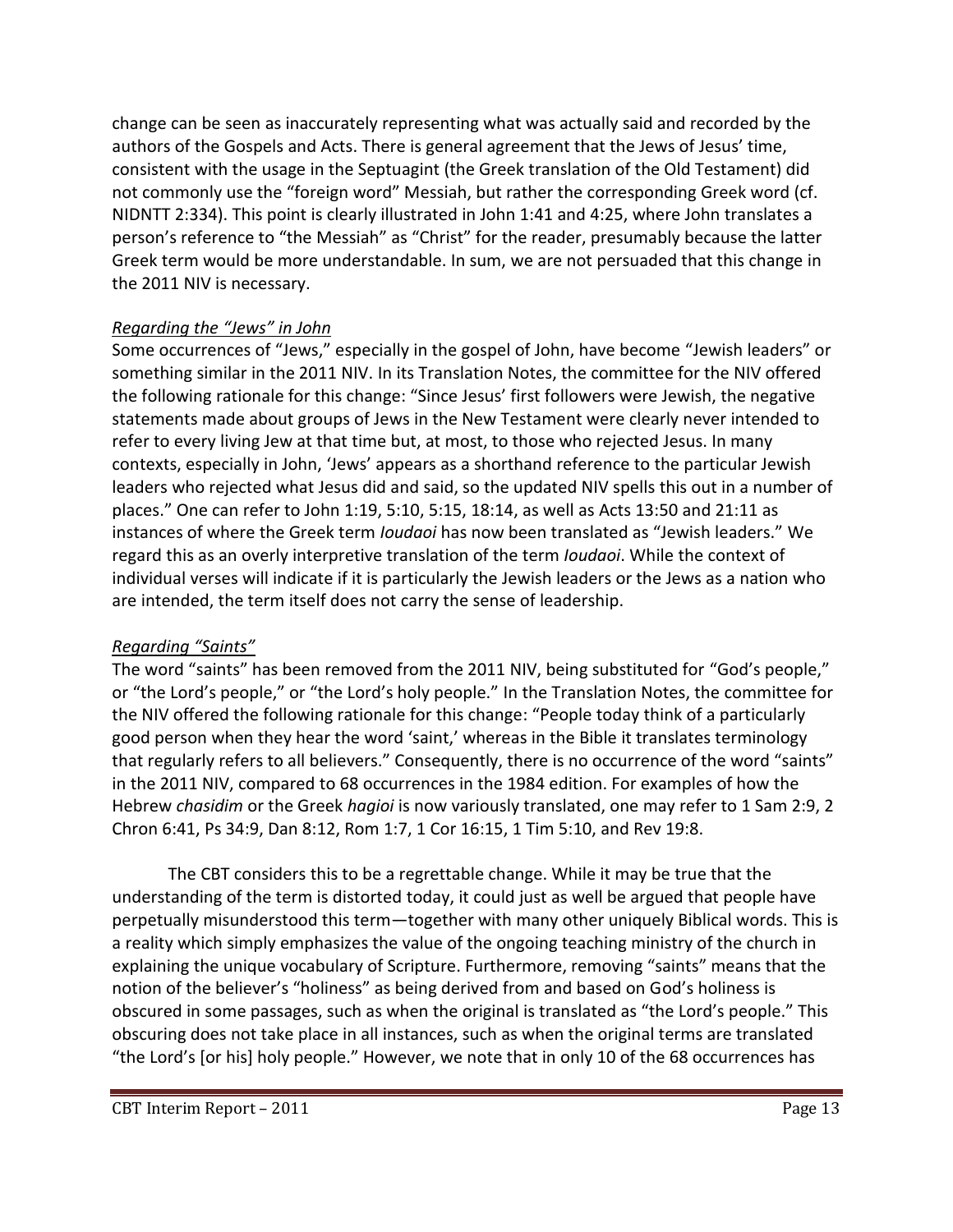this translation been adopted; in the other instances, the more generic terms have been chosen. Finally, we note that valuable confessional connections from Scripture to, for example, the Apostles' Creed ("I believe… the communion of saints") have been lost by eliminating "saints" from the 2011 NIV.

#### *Regarding "Sinful Nature"*

In the 2011 NIV, most occurrences of "sinful nature" have become "flesh." In its Translation Notes, the committee for the NIV offered the following rationale for this change: "Especially in Paul, *sarx* can mean either part or all of the human body or the human being under the power of sin. In an effort to capture this latter sense of the word, the original NIV often rendered *sarx*  as 'sinful nature.' But this expression can mislead readers into thinking the human person is made up of various compartments, one of which is *sarx*, whereas the biblical writers' point is that humans can choose to yield themselves to a variety of influences or powers, one of which is the sin-producing *sarx*. The updated NIV uses 'flesh' as the translation in many places where it is important for readers to decide for themselves from the context whether one or both of these uses of *sarx* is present." Examples of this change may be seen in Rom 7:5, 8:3, and Gal 6:8, where the translation "sinful nature" (1984 NIV) has been changed to "flesh." In such instances, an explanatory footnote has been added in the updated NIV: "In contexts like this, the Greek word for *flesh* (*sarx*) refers to the sinful state of human beings, often presented as a power in opposition to the Spirit." However, we note that in two instances "sinful nature" has still been retained in the 2011 NIV (Rom 7:18 and 7:25).

As CBT, we are favourable toward this change. Because of its wide and nuanced range of meaning, *sarx* is impossible to be translated with one pre-determined English word or phrase.<sup>15</sup> In this case it is a sound translation policy to leave the interpretive options open to the reader, as has been done in the 2011 NIV, through the choice of a less specific word (flesh), and through the inclusion of the aforementioned explanatory footnote in several instances.

### 5.2.2 *Positive Changes to Specific Texts*

### *Exodus 20:4*

In the second commandment, "idol" has been changed to "image." The Hebrew *pesel* (derived from the verb *psl*, to carve) can refer to either an idol or an image. The translation of *pesel* as "image" is to be preferred in Ex 20:4 because the word "idol" is usually used in reference to the worship of a false god. The second commandment speaks of the worship of the true God in the wrong way, i.e., through the use of an image carved to represent him. The CBT is appreciative of this change in the 2011 NIV.<sup>16</sup>

### *Psalm 1:1*

Where the 1984 NIV translated the verse's last phrase as "in the seat of mockers," the 2011 has rendered it "sit in the company of mockers." The Hebrew verb (in the verbal form translated by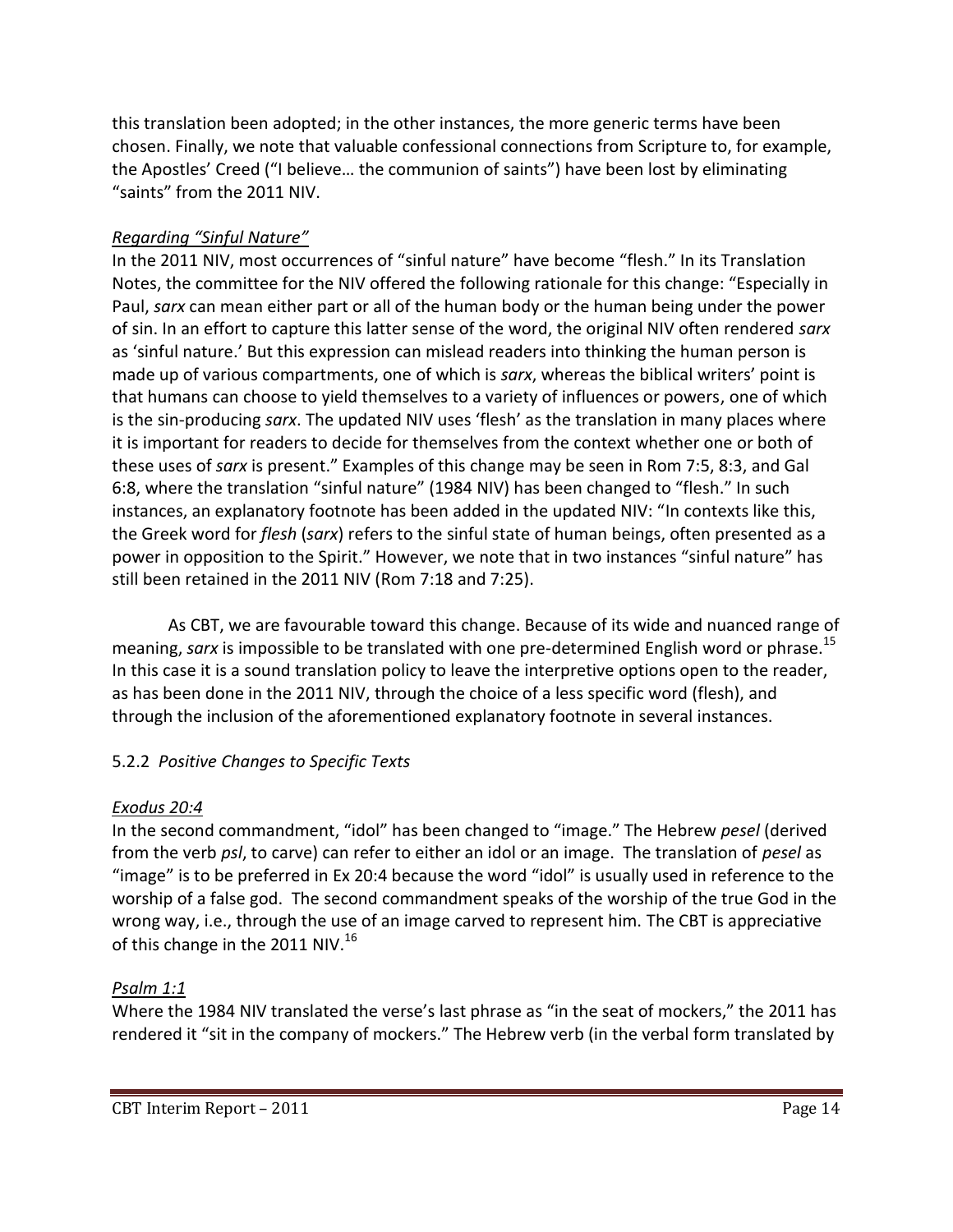the 2011 NIV, "in the company of") can have the meaning "to associate with." The 2011 NIV thus offers a better translation since it is not only literal but communicates more clearly.

### *Psalm 1:6*

The 1984 NIV stated "the way of the wicked will perish." We wonder if this accurately represents what David says, if it is the way (Hebrew *derek*) that perishes or the sinner who perishes. By rendering it "the way of the wicked leads to destruction," the 2011 NIV gives a clearer translation.

## *Psalm 22:31*

The 2011 NIV translates the Psalm's final phrase "he has done it!" instead of "for he has done it" in the 1984. We note the Hebrew word *ki* can be used to introduce direct speech, and the translators have opted for this reading. While the sense is basically the same as in the 1984 NIV, this new translation is more lively and to be preferred.

## *Psalm 51:19*

The 2011 NIV has rendered this verse, "Then you will delight in the sacrifices of the righteous, in burnt offerings offered whole," instead of the 1984: "Then there will be righteous sacrifices, whole burnt offerings to delight you." This is a clarifying improvement.

### *Mark 9:42*

This passage uses the Greek words *skandalizo/skandalizon*. The 1984 NIV translated these words "to sin," while the 2011 NIV has rendered them as "to stumble." The latter more carefully represents the original and also nicely brings us closer to the English translation tradition of rendering these words as "stumbling blocks."

## *Romans 1:9*

The 2011 NIV translation of *pneumati* with "spirit" is a good improvement over the 1984 which translated *pneumati* with "heart."

## *Romans 2:4*

The 2011 NIV translation of *anoches* with "forbearance." This word captures this attribute of God better than the 1984's choice of "tolerance" which is a term that has become laden with un-Scriptural associations in recent decades.

## *Romans 2:17*

The 2011 NIV translation of *kauchasai* with "boast" is an improvement over the 1984's translation "brag" since "brag" is a more pejorative term than "boast"; this pejorative element does not fit well in the context. See also Rom 5:2 where the 1984 translates this term with "rejoice," when "boast" would be a better translation (as in the 2011 NIV).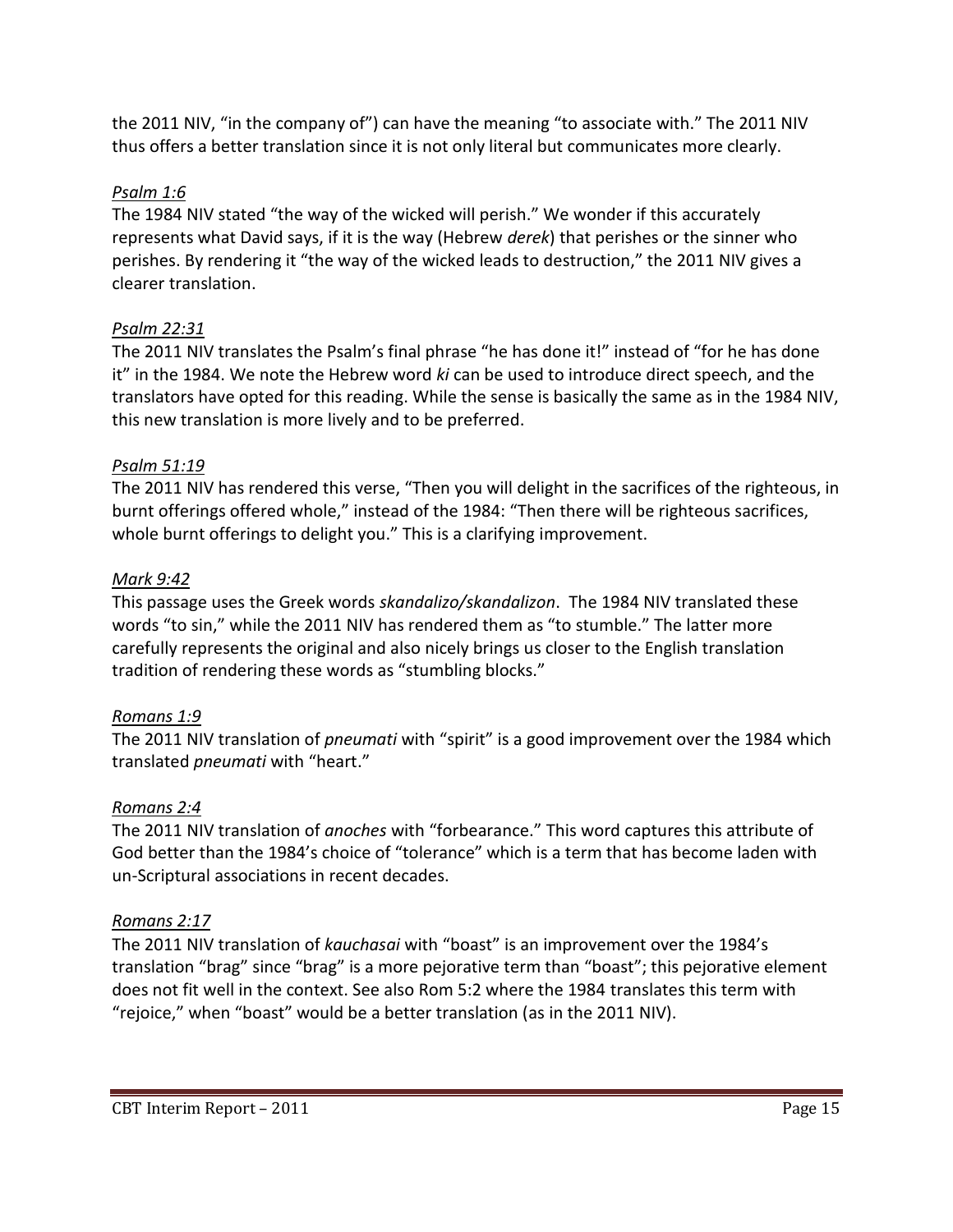#### *Romans 2:20*

In this context, the 2011 NIV provides a good translation of *napion* as "little children." The 1984 NIV translated this term with "infants" which is problematic in the context because this term is used in connection with "teacher;" it makes more sense to speak about a "teacher of small children" than about a "teacher of infants."

#### *Romans 6:5*

The 2011 NIV provides a more accurate translation of the first clause. The 1984 translation of *to homoiomati* with "like this" does not do proper justice to the term *homoiomati* which means "likeness" (cf. BDAG). Literally the first clause could be translated "for if we have been united in the likeness of his death." Both NIV translations supply "with him" after "united," presumably from the beginning of verse 4. Schreiner argues that this is not necessary and that "*homoiomati* naturally follows *sumphutoi* as an associative dative." <sup>17</sup> It seems as though the 1984 translation identifies the whole phrase *to homoiomati tou thanatou autou* to refer back to the "baptism" of verse 4 but it is generally recognized that the Greek does not support this view.<sup>18</sup> The 2011 NIV correctly interprets this phrase as referring "to the death of Christ and our participation in it."<sup>19</sup>

#### *Romans 8:19*

The 2011 NIV translates *gar* with "for" while the 1984 NIV omits translating *gar*. The 2011 version is an improvement here and helps in understanding the flow of thought in the text.

#### *1 Timothy 1:10*

The 1984 NIV translated the Greek *arsenokoitais* as "perverts," and the 2011 NIV has rendered it "those practicing homosexuality." The 2011 is an improvement for clearly showing that Paul here warns against homosexuality.

### *Titus 1:7*

The 1984 NIV says that the overseer "is entrusted with God's work." The 2011 now renders this, "Since an overseer manages God's household." This is an improved translation of *oikonomos*. The sense of management or stewardship intrinsic to that word is now communicated.

### 5.2.3 *Negative Changes to Specific Texts*

#### *Exodus 32:8*

The 2011 NIV continues in the line of the 1984 NIV by translating *elohekah* in the plural as "your gods." It is legitimate to translate *elohekah* this way (compare the Septuagint translation), but the context suggests that Aaron was thinking of the LORD. In verse 5, Aaron declares that the following day will be a festival dedicated to the LORD. Thus, although the people may have been thinking of "gods" in verse 1, Aaron's sin is against the second commandment, not the first.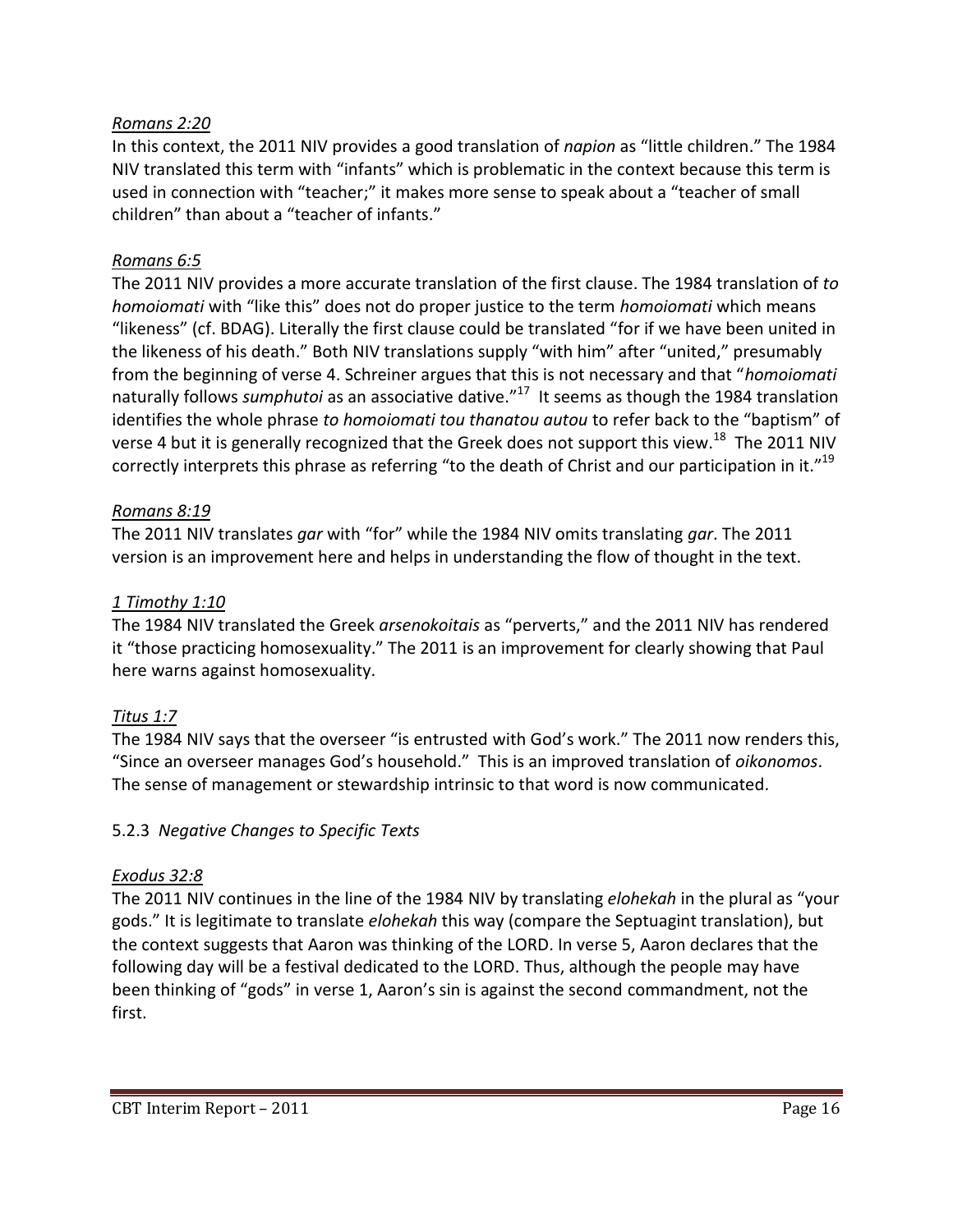#### *Psalm 1:1*

A literal translation of the Psalm's first phrase (as in the 1984 NIV) reads: "who does not walk in the counsel of the wicked." By translating it "who does not walk in step with the wicked," the 2011 NIV removes the idea that evil conduct results from taking counsel with the wicked, but it results from simply following along with wicked people. Hence the word *ba'etzah* usually translated "in counsel" (a standard lexical meaning) is rendered as "in step with." We do not deem this to be a responsible rendering.

#### *Psalm 22:15*

The first phrase of the verse is rendered as "my mouth" in the 2011 NIV, instead of "my strength" as in the 1984. A footnote now reads, "Probable reading of the original Hebrew text; Masoretic Text *strength*". The change from "my strength" (*kochi*) to "my mouth" (*chikki*) is a possible conjecture, but it is not persuasive without any textual support. We consider the 1984 NIV to be preferable because it follows the Masoretic Text more closely.

#### *Psalm 22:17*

The 1984 NIV translation of this verse is fairly literal: "I can count all my bones," while the 2011 NIV ("all my bones are on display") is unnecessarily dynamic. The Hebrew verb means "to count, register, write." The literal translation presents a graphic image of a man who can count the bones on his emaciated body, and is a translation we judge to be understandable without the change adopted in the 2011 NIV.

#### *Psalm 51:17*

The 2011 NIV translation "my sacrifice O God" departs from the pointing of the Masoretic Text, as reflected in the 1984 NIV, "The sacrifices of God." Possible support for this change can be found in the Septuagint which has the word "sacrifice" (singular) but not the pronoun "my." However, this is not sufficient grounds to depart from the Masoretic Text. A footnote is added in the 2011 NIV, "Or *the sacrifices of God are*", but unlike for Ps 22:15 it does not state that this is what the Masoretic Text actually has.

#### *Mark 5:7*

In the 1984 NIV, the relevant part of this verse is rendered, "Swear to God that you won't torture me." The 2011 NIV reads, "In God's Name don't torture me." In the Greek we find an oath formula which is obscured by the more colloquial translation in the 2011.

#### *Mark 15:27*

In this verse we read of the two men crucified along with our Lord Jesus. The 1984 NIV says that these men were "robbers." This is the traditional translation (see e.g., Vulgate, KJV, NASB, RSV, ESV). However, the 2011 NIV has now changed these men into "rebels." Lexically this is possible. Further, it is true that there was some overlap between robbers and rebels in the New Testament era. Yet the NIV Translation Notes state that we know for certain that *lestes* means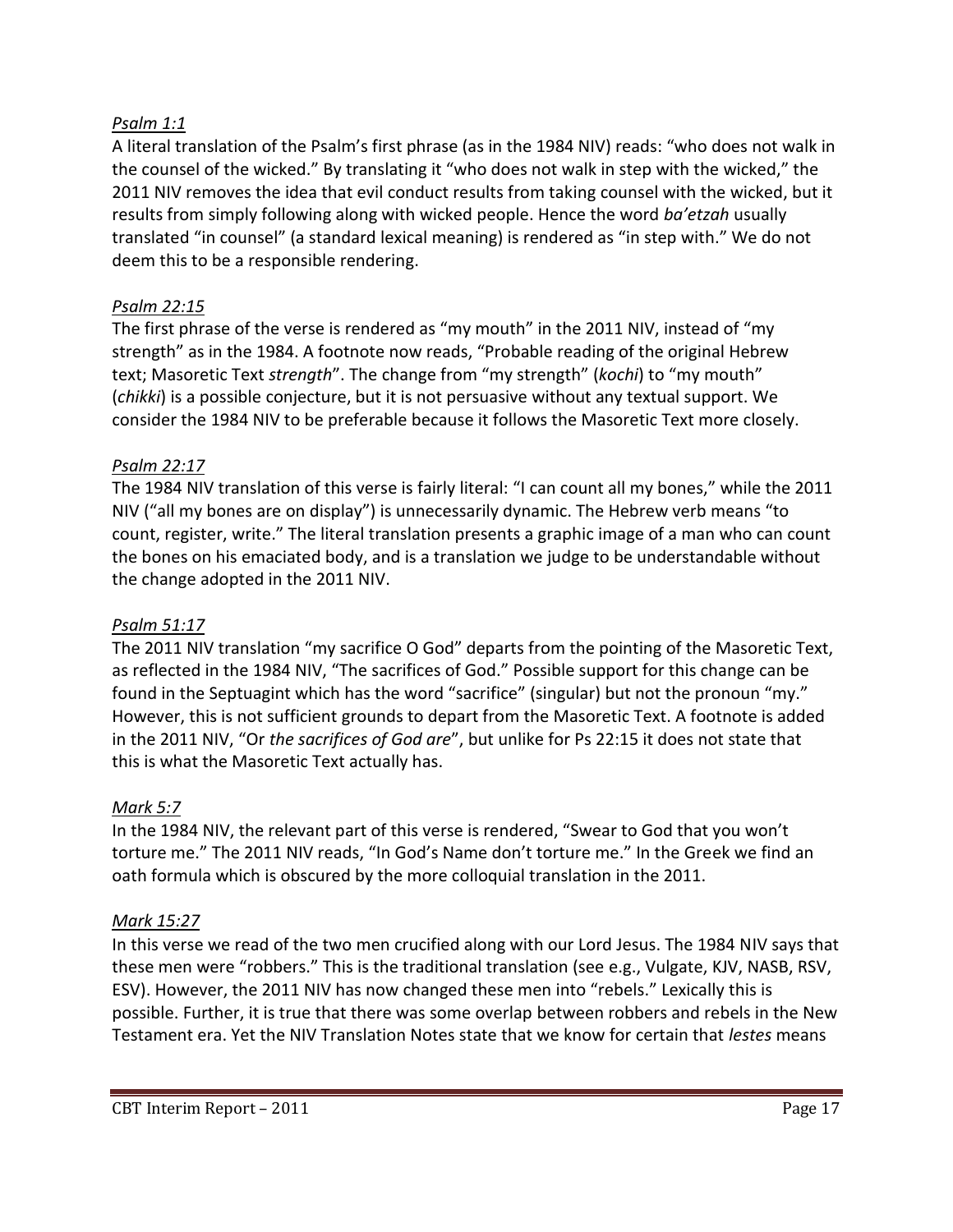"rebel." In our judgment this is overstating the case. There should at least be a footnote alerting readers to the other possible translation of this word.

## *Romans 1:3*

The 2011 NIV translates *kata sarka* with "as to his earthly life." The 1984 version had translated this phrase with "as to his human nature." The ESV translates it the most literally with "according to the flesh." The 2011 translation creates the impression that Christ was a descendent of David only while he was living on earth. We find the possibility of this impression to be problematic as it would obscure the meaning of *kata sarka*. It seems best to translate *kata sarka* with "as to his human nature." The post-resurrection reality of *kata pneuma ayiosunes* (verse 4) does not need to be seen as a strict contrast with *kata sarka* such that *kata sarka* can only apply in the pre-resurrection time period.

## *Romans 3:22*

The 2011 NIV adds the words "between Jew and Gentile." Although this interpretation may be defensible, the translation is inaccurate since these words are not present nor is there any immediate justification in the context for these categories of Jew and Gentile. The 1984 NIV does not include these words and translates it as "there is no difference," as in the Greek.

## *Romans 6:19*

The 2011 NIV translates *anthropinos* with "an example from everyday life." This translation is unnecessarily cumbersome. We consider the 1984 translation "in human terms" to be better.

## *Romans 7:23*

The 2011 NIV translation of *tois melesin mou* with "me" is unnecessarily cryptic. The 1984 translation of "members of my body" is more accurate and retains the imagery of the Greek.

## *Romans 7:24*

The 2011 NIV translates the phrase *tou somatos tou thanatou toutou* with "this body that is subject to death." This translation lacks the forcefulness and directness of the original which the 1984 translation captures well ("this body of death"). We note that the translation "subject to death" does not convey the sense of great frustration that has been building up as Paul describes his struggle against sin in chapter 7.

## *Titus 1:13*

Our concern here regards the Greek word *marturia*. In the New Testament this word often has a legal flavour; it speaks of the act of witnessing in a courtroom setting. It is regrettable that this is lost with the NIV 2011 rendering, "This saying is true." The 1984 NIV was better with its translation, "This testimony is true."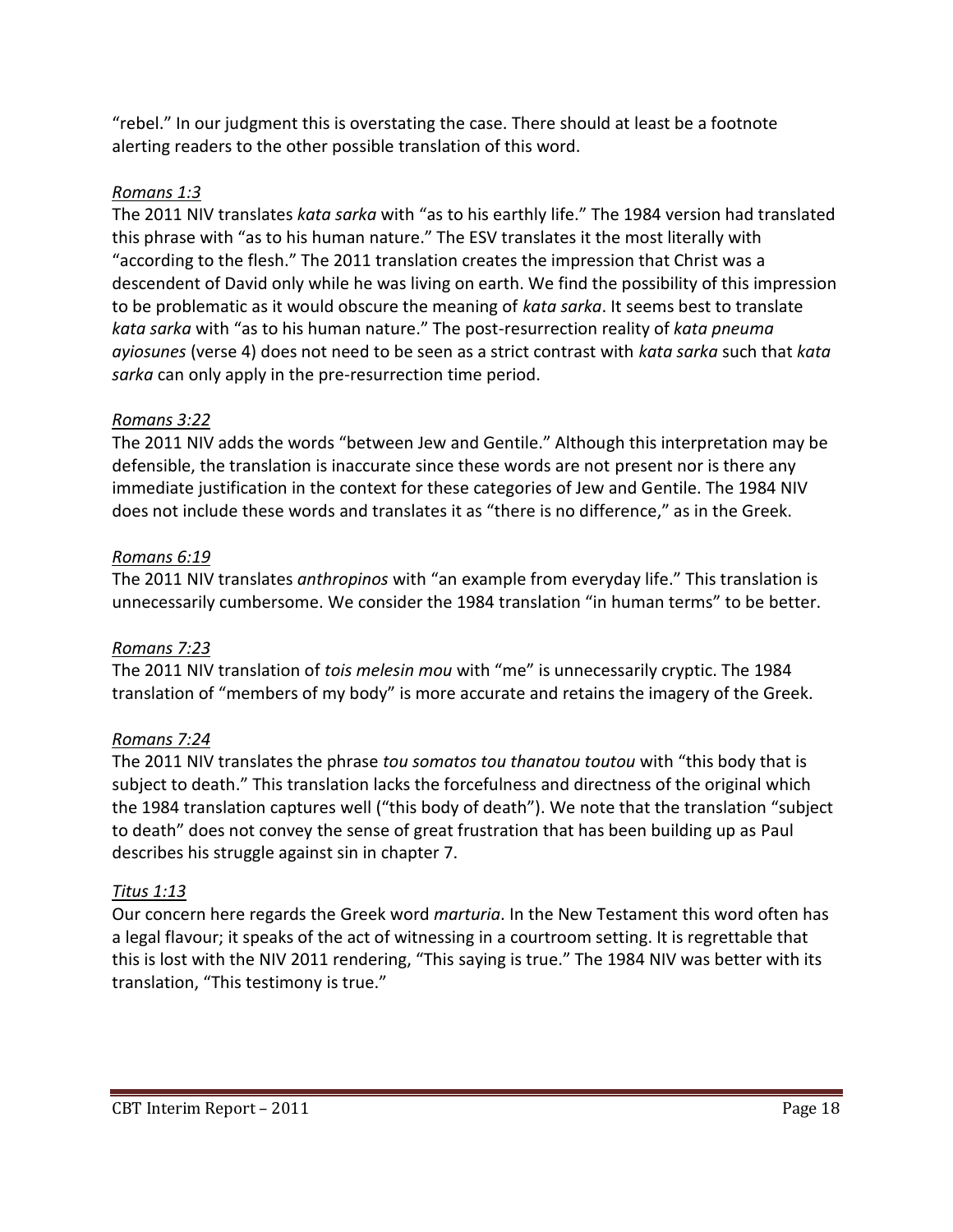#### **6. Conclusions on the 2011 NIV**

We now turn to our conclusions on the suitability of the 2011 NIV for use in the churches. In evaluating the 2011 NIV, the CBT faced the difficult task of weighing the multitude of changes that were made to the familiar text of the 1984 NIV. As we have noted with the above examples, some of these changes are positive for how they better capture the intent of a given passage and also clearly communicate it to a  $21<sup>st</sup>$  century audience. Other changes in the 2011 NIV we found to be regrettable, though in the final analysis some of them could be considered tolerable. We recognize that there is no perfect translation of Scripture, and that every version has its own particular strengths and weaknesses.

However, though we found much of the 2011 NIV to be acceptable—also in that the 1984 text was left unchanged in many instances—our scales of judgment were tipped in the opposite direction particularly by those passages that concern the special offices in the church. Numerically speaking these passages are few, yet we recognize that they have a weighty effect on the life of the church in practical terms. Indeed, it may be fully expected that the attention would fall on such passages in a translation that seeks to be more comprehensively genderinclusive than some previous versions. That the committee for the NIV was well aware that scrutiny would be given especially to such passages is clear from the section of their Translation Notes entitled "What Happened to Some of the Most Famous Texts on Gender Roles?" In the foregoing, we have interacted with some of the texts that are highlighted in this section (e.g., Rom 16:1-2, 1 Tim 2:12, 1 Tim 3:11).

Though it was noted that we could accept the rendering of 1 Tim 3:11, the 2011 NIV translation of Rom 16:1-2 and 1 Tim 2:12, as well as the translation of Phil 1:14, 2 Tim 2:2 and James 3:1 were deemed to be problematic. These passages are now either unnecessarily ambiguous or they are misleading in their presentation of who may participate in the special offices of the church. The CBT is concerned that if this new translation was approved for use in the churches, in time there could result among the membership a detrimental confusion in the view of the offices. It can be granted that the matter of gender roles in the church has been, and will continue to be, a point of discussion and even contention in our federation. In our judgment this makes it all the more important that we use a Bible translation that clearly expresses the will of God on this matter. The 2011 NIV is simply not accurate enough on this point, and for this reason we cannot recommend it to the churches.

As CBT we believe that it is not helpful to change regularly the recommended translation of Scripture for use in the churches. We are thankful for how well the 1984 NIV has been received in many of the congregations and would certainly have preferred to see its use continued for another generation or more. But the reality of the 1984 text's commercial unavailability has forced us into our present situation of either having to recommend this new translation, or to reiterate a previous CBT recommendation. Unable to do the former, we are grateful that there are three alternatives. In the NASB, NKJV, and ESV, all previously approved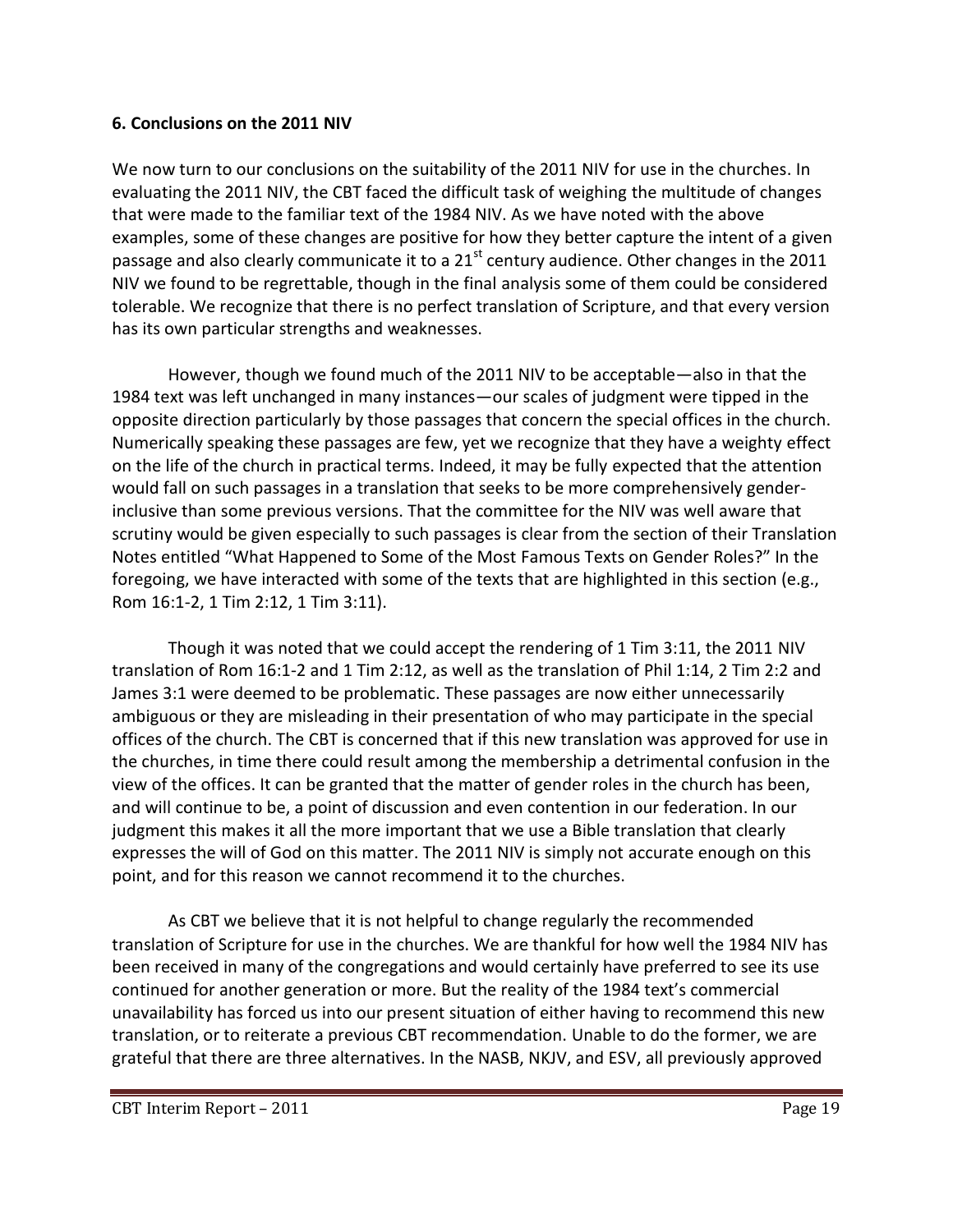by General Synods, the churches have trustworthy—and also readily available—translations for use. In the words of Synod 2007, it was decided "to leave it in the freedom of the churches should they feel compelled to use other translations that have received favourable reviews in the reports of the CBT, namely, the NKJV, the NASB or the ESV."<sup>20</sup>

As noted at the beginning of this report, it is part of the CBT's current mandate "to investigate further whether the ESV or the NKJV or the NASB could become the recommended translation for the churches." To repeat, each of these translations has already been approved. Without having evaluated them more than the CBT has done previously, we cannot make a more specific recommendation to those churches (and schools and families and individuals) who are perhaps now contemplating making a change in their adopted Bible translation. However, we would note for consideration the wide-spread acceptance of the ESV and the NKJV in our English-speaking sister churches. The final CBT report will address such matters further, the Lord willing. In the meantime, it is our prayer that with this interim report the churches will be well served with some guidance in the matter of Bible translation.

In Christ's service, The Committee for Bible Translation

 $\overline{\phantom{a}}$ 

<sup>&</sup>lt;sup>1</sup> For the sake of clarity, it should be noted that the NIV Committee's Translation Notes state that the 2011 NIV "builds on both the original NIV and the TNIV" (p. 2). The TNIV was a previous revision of the 1984 NIV, released in 2005 but poorly received by many Christian churches for being too "gender-inclusive" in its approach to translation.

<sup>2</sup> Mark L. Strauss, *Distorting Scripture?* (Downers Grove: InterVarsity Press, 1998), p. 14 and 60.

<sup>3</sup> Strauss, *Distorting Scripture*, p. 17.

<sup>4</sup> See excursus in Strauss, *Distorting Scripture*, p. 140-6.

<sup>5</sup> Strauss, *Distorting Scripture*, p. 145.

<sup>6</sup> Gordon D. Fee and Mark L. Strauss, *How to Choose a Bible Translation for All Its Worth* (Grand Rapids: Zondervan, 2007), p. 97.

<sup>7</sup> *Acts Synod Lincoln 1992*, p. 251.

<sup>8</sup> *Acts 1992*, p. 251.